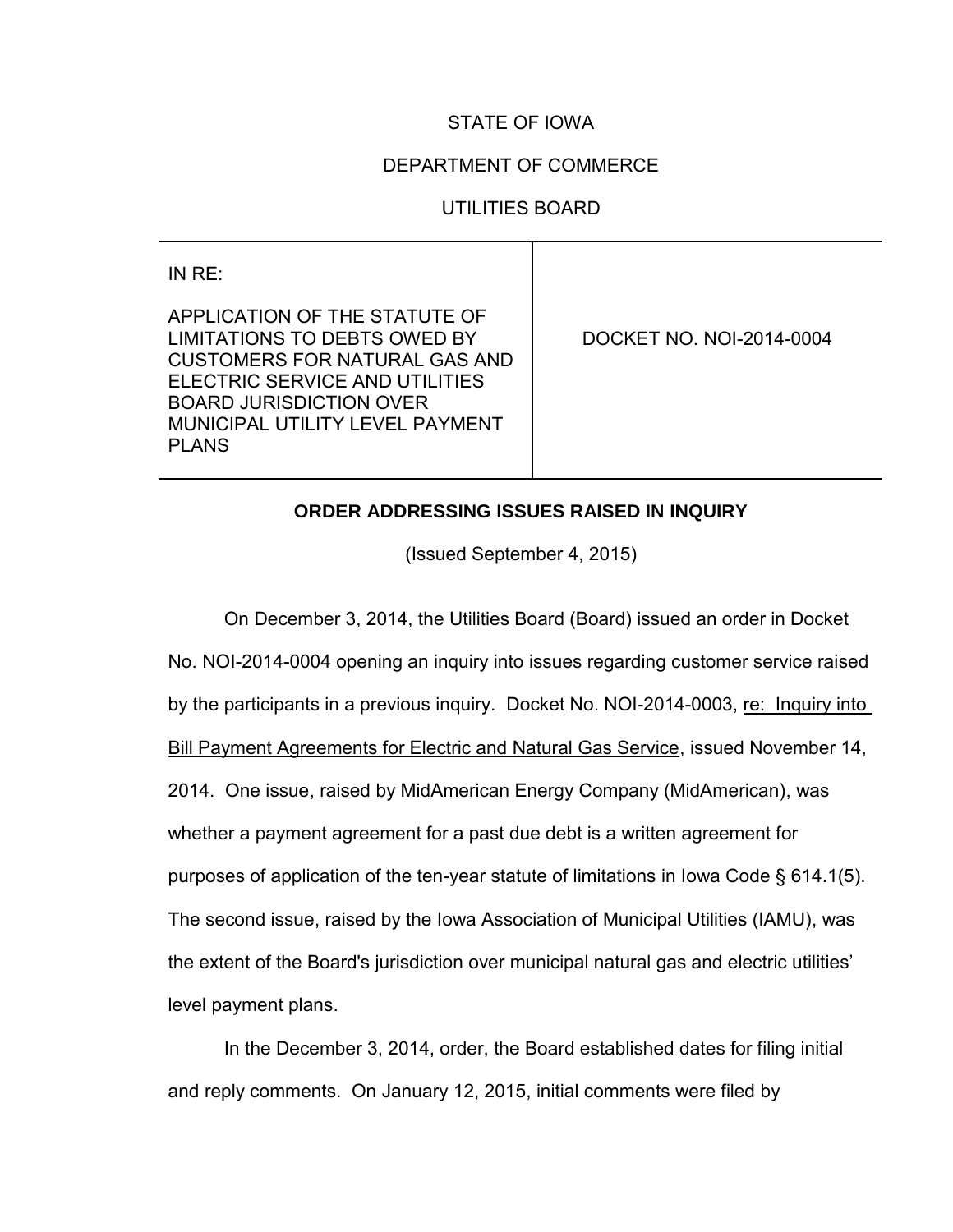MidAmerican; IAMU; the Office of Consumer Advocate (OCA), a division of the Iowa Department of Justice; Black Hills/Iowa Gas Utility Company, LLC d/b/a Black Hills Energy (BHE); Interstate Power and Light Company (IPL); and the Iowa Association of Electric Cooperatives (IAEC).

On February 2, 2015, OCA, MidAmerican, and IPL filed reply comments. On February 6, 2015, Iowa Legal Aid (Legal Aid) filed comments.

On March 5, 2015, the Board issued an order scheduling a workshop for April 8, 2015, to allow for further discussion of the issues raised in this inquiry. On March 30, 2015, the Board issued an order with an agenda for the workshop.

The workshop was held as scheduled. IAEC, IPL, Atlantic Municipal Utilities, Mt. Pleasant Municipal Utilities, IAMU, Muscatine Power & Water, the city of Pella, the city of Waukee, MidAmerican, Legal Aid, Liberty Energy (Midstates) Corp. d/b/a Liberty Utilities (Liberty), Cedar Falls Utilities (CFU), OCA, BHE, and the Iowa Utility Association, attended the first session of the workshop.

OCA, CFU, IAMU, Mt. Pleasant Municipal Utilities, Muscatine Power & Water, Atlantic Municipal Utilities, and the city of Pella attended the second session.

On May 8, 2015, the Board issued an order establishing dates for additional comments. On May 26, 2015, OCA, IAMU, Legal Aid, BHE, and MidAmerican filed additional comments. IPL and IAEC filed letters instead of comments.

On June 11, 2015, MidAmerican, OCA, and Legal Aid filed additional reply comments. IPL filed a letter in lieu of reply comments. In the letter, IPL states it does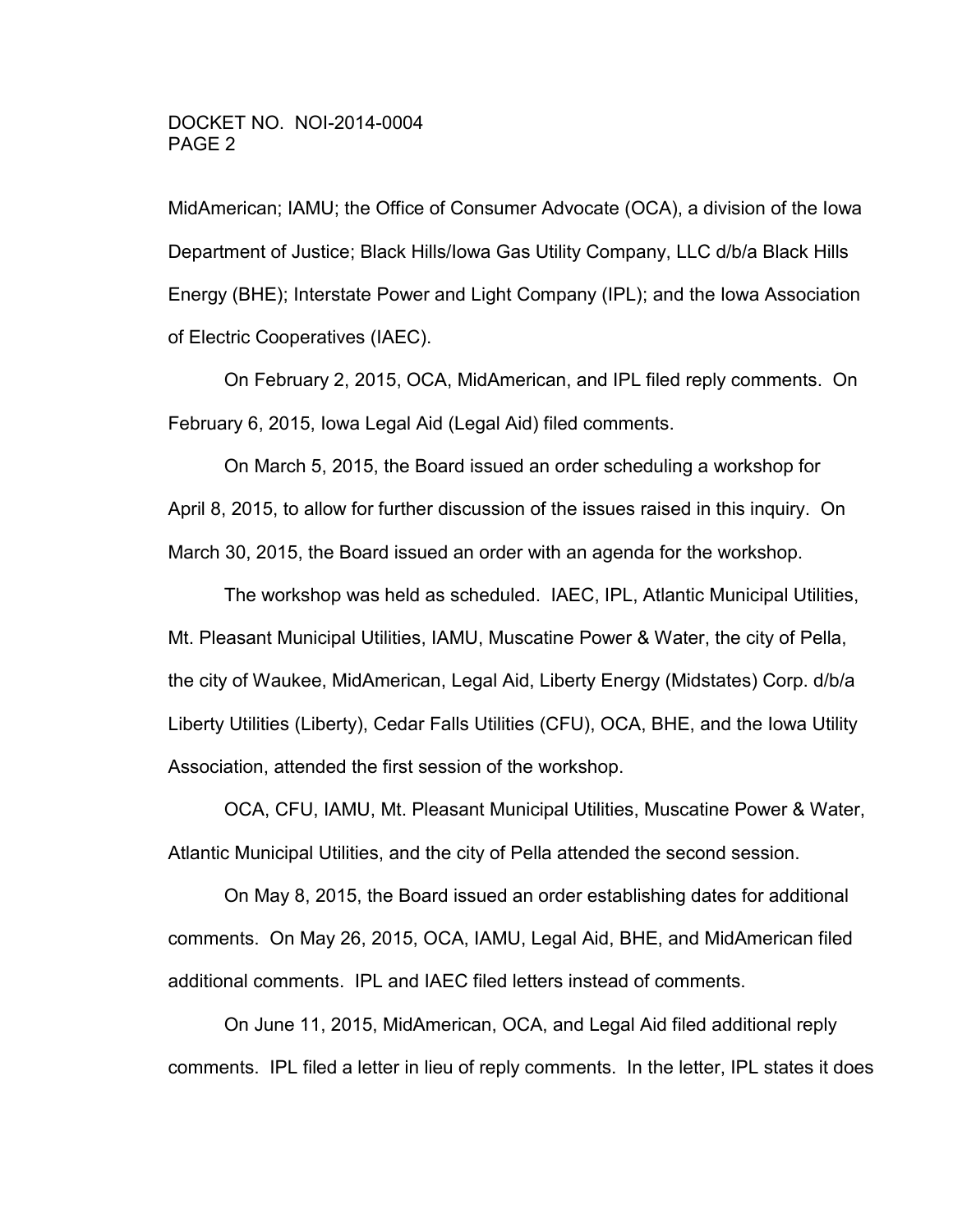not have any additional comments; however, IPL reserves the right to address any new information provided by other comments.

On July 10, 2015, the Board held an open meeting to allow the Board Members to discuss the issues and ask questions of Board staff about some of the issues in this inquiry. In the meeting, the Board indicated that interested persons would be given an opportunity to provide comments to address the issues discussed by the Board during the meeting.

On July 10, 2015, the Board issued an order establishing a date for comments to be filed addressing the Board's discussion at the open meeting. MidAmerican, OCA, IAMU, IAEC, and IPL filed comments in response to the July 10, 2015, order.

In previous orders, the Board has summarized the comments filed by participants. The additional comments filed in response to the open meeting held by the Board on July 10, 2015, were similar to those previously summarized. Rather than include a summary of all of the comments made during this inquiry, the Board will address the issues raised by the participants and include those comments that the Board finds necessary to address to reach the decisions.

### **LIMITATIONS ON PAYMENT OF PAST DUE DEBT**

### **A. Iowa Code § 476.5**

 The electric and gas utilities have argued that allowing a person to have service reinstated while owing a past due debt to the utility places a burden on other customers who have paid for service at the approved rate and may also be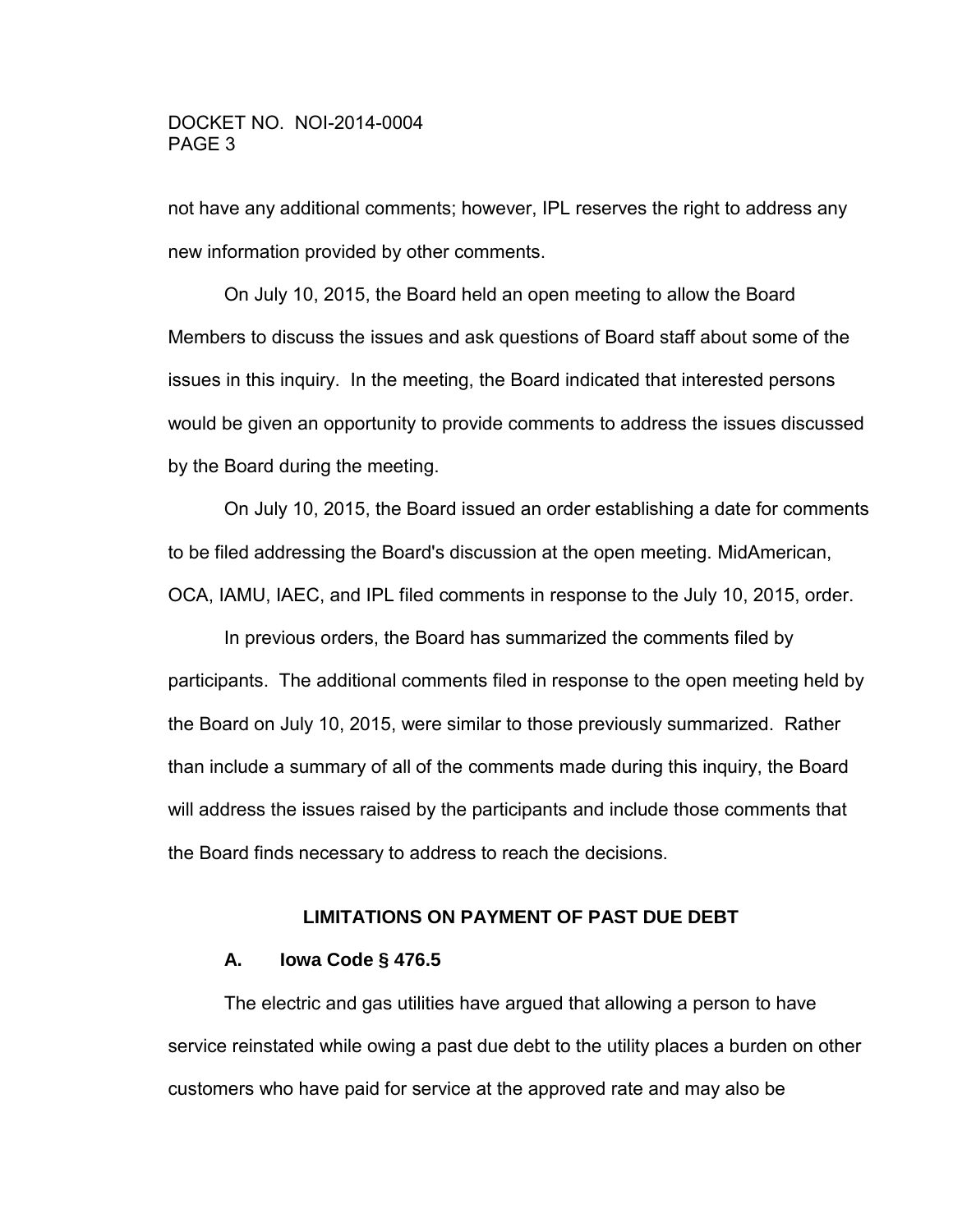discriminatory against those other customers. The utilities argue that this policy issue should be addressed prior to the Board addressing whether a limitation on denial of reinstatement for a past due debt should be established.

 Iowa Code § 476.5 states that "No public utility subject to rate regulation shall directly or indirectly charge a greater or less compensation for its services than that prescribed in its tariffs, and no such public utility shall make or grant any unreasonable preferences or advantages as to rates or services to any person or subject any person to any unreasonable prejudice or disadvantage." This provision underlies utility rate regulation since a utility is required to have rates for electric, natural gas, and water utility service approved by the Board and those rates are included in the utility's tariff and available to the public. A utility may establish different classes of service that are charged different rates; however, each of the rates charged must be approved as just and reasonable.

 Recognizing that the above provision is the underpinning of rate-regulated utility service, the Board does not consider that the statute prevents the Board from establishing limits on the denial of service for a past due debt. Statutory provisions in a chapter, such as those in Iowa Code chapter 476, must be interpreted so that the provisions in each section can be implemented. Iowa Code § 476.5 may limit a utility's ability to give special treatment that reduces or increases the rates or charges paid by a customer; however, Iowa Code § 476.20 establishes limitations on the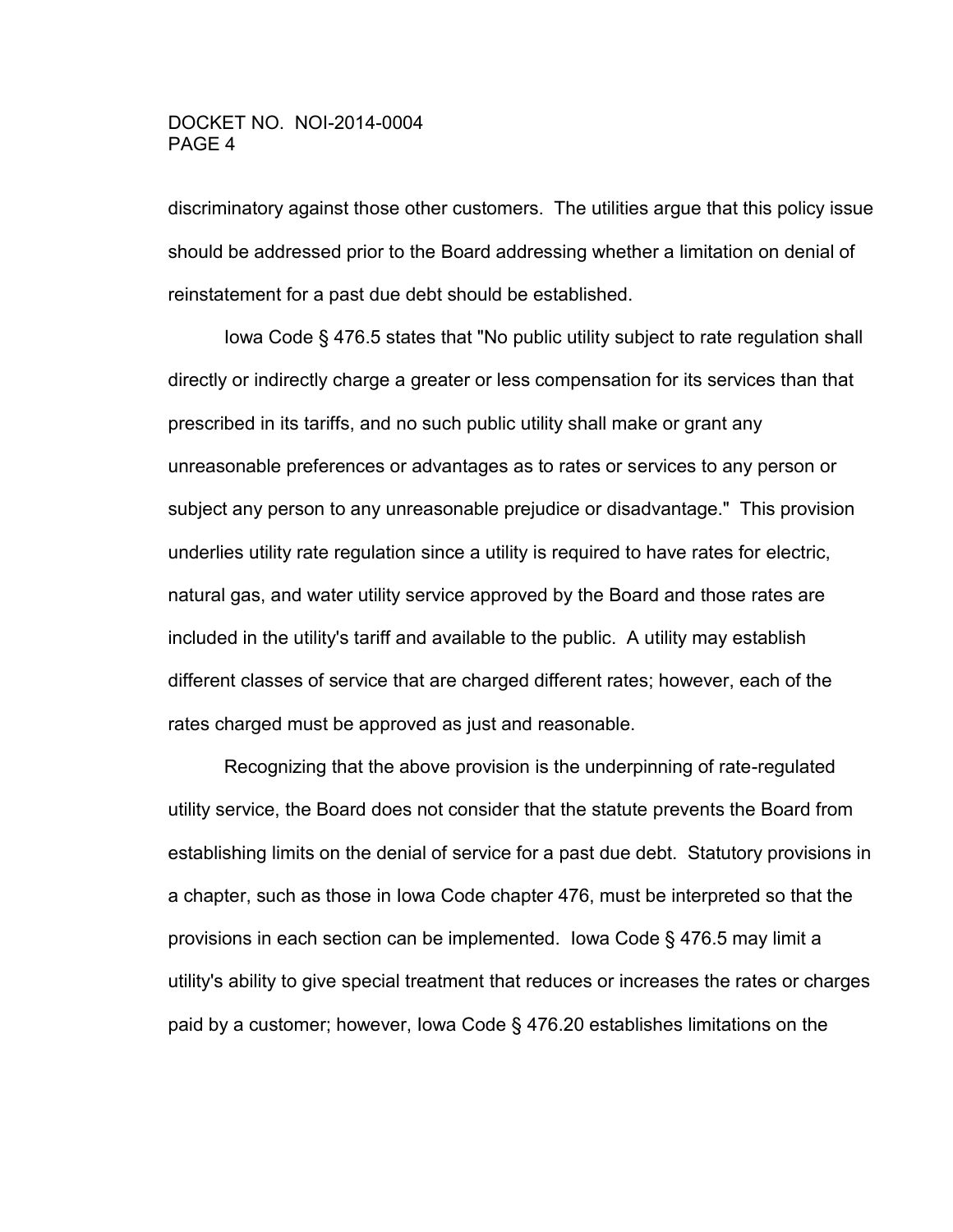disconnection of utility service, even if the person has not paid for gas or electric service.

 The provisions in Iowa Code § 476.20 are a statutorily-created exception to the requirements to pay tariffed rates for service in Iowa Code § 476.5. If interpreted as the utilities suggest, then the provisions in Iowa Code § 476.20 could not be implemented. In addition, the language in Iowa Code § 476.5 prohibits "unreasonable preferences or advantages as to rates or services" and providing for limitations on the period of time within which a utility may collect for a past due debt is not an unreasonable preference or advantage given to the customer who owes the debt. Limitations on the collection of past due debt have received legislative approval in the statute of limitations provisions of Iowa Code § 614.1.

 This issue is similar to an issue addressed by the Iowa Court of Appeals regarding back billing for electric use. Interstate Power Company v. Waukon Maner, Inc., 447 N.W.2d 574, 575 (Ct. of App. Iowa 1989). In addressing the language in Iowa Code § 476.5 prohibiting unreasonable preferences, prejudice, or disadvantage, the Court held that "If the statute is read to require the collection of all undercharges regardless of whether a mistake has occurred, or the degree of harm suffered, then the last part of the paragraph is rendered meaningless." Id. The Court went on to state: "We hold that the provisions of Iowa Code section 476.5 that 'no such public utility shall subject any person to any unreasonable prejudice or disadvantage' is an exception to absolute liability and absolute duty to assess the rate in question."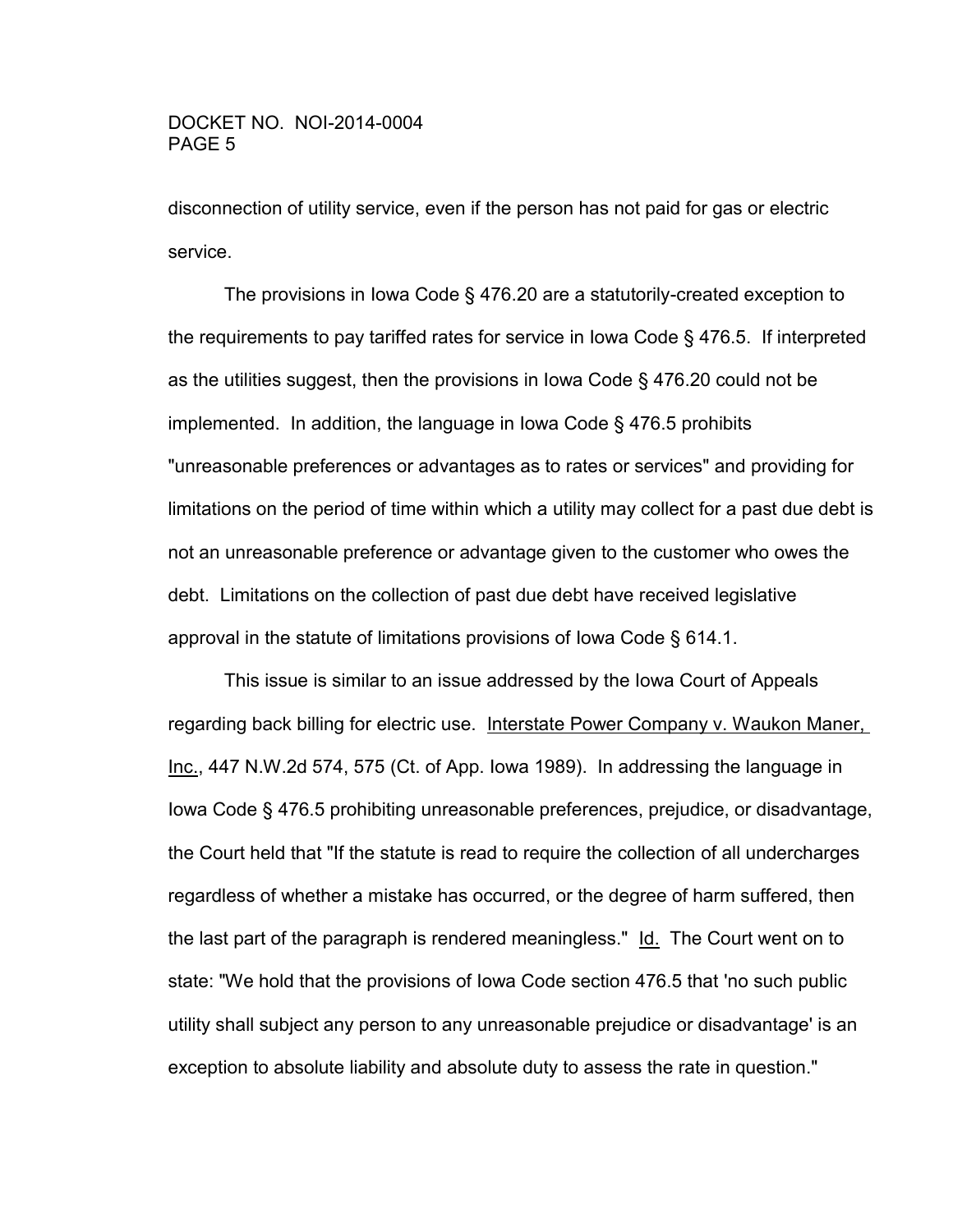The Court's holding in the Interstate Power Company case is applicable to the arguments made by the utilities. In this case the exceptions to the requirement that a customer pay the tariffed rate are established by statute or are based upon rules adopted by the Board as required by statute. Requiring a customer to always pay the tariffed rate regardless of the age of a past due debt would render the exceptions to that requirement meaningless. Disallowing denial of service for a time-barred debt is not an unreasonable preference.

 The Board understands that utilities must recover amounts owed and not paid by some customers from other customers. Rate-regulated utilities are provided a bad debt allowance in rates to cover these unrecovered costs while municipal utilities and cooperatives adjust rates to other customers in similar fashion to recover these costs. Regardless of the effect on the rates paid by other customers, the Legislature has established requirements for the Board to adopt rules that limit the ability of a utility to deny service to a customer in some instances. The Board has adopted rules that balance (a) the statutory provisions that apply to those customers who are unable to pay a past due debt and (b) need gas or electric service and a utility's need to recover the cost of providing that service.

### **B. Limitations on Collection of Past Due Debt**

The utilities have argued that Iowa Code chapter 476, rather than Iowa Code § 614.1, controls the provision of gas and electric service by public utilities and that the Board's authority to place a limit on reinstatement of gas or electric service for a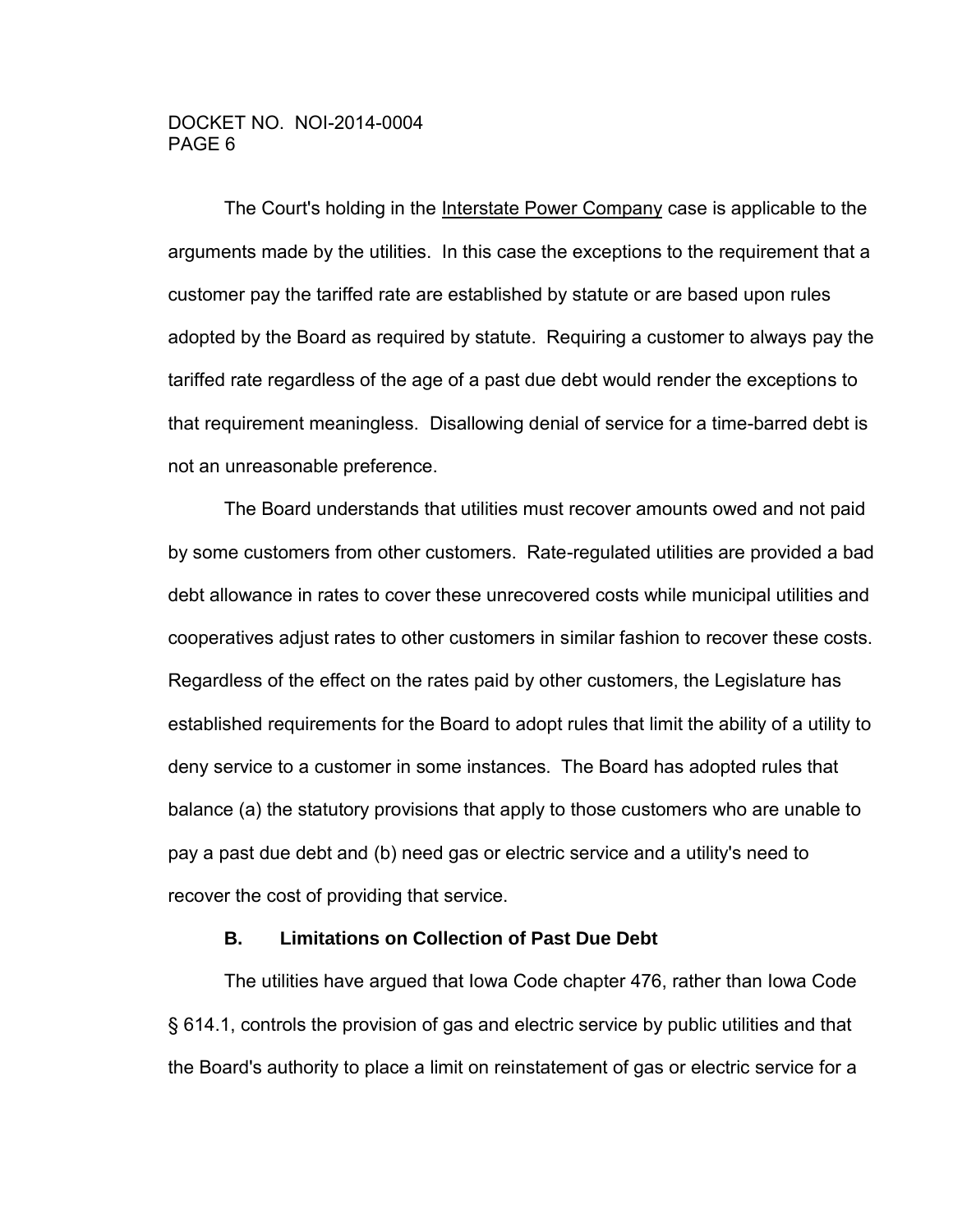customer who owes a past due debt is regulated by lowa Code  $\S$  476.20(5)(b). The utilities argue this latter statutory section controls whether a utility may deny service to a person who owes the utility a past due debt and Iowa Code § 614.1 should not apply to past due debt owed for gas or electric service.

 Even though the Board has previosly held that the statute of limitations applies to debts owed for electric or gas service in the Lorenzen case, the utilities argue that the Lorenzen decision is not binding precedent and the Board should not follow that decision when addressing this issue in this inquiry. See, Docket No. C-87-11, In re: Lorenzen v. Iowa-Illinois Gas and Electric Company, "Order Denying Request to Set Aside Staff Proposed Resolution and Commence Formal Proceedings" issued August 25, 1987. In informal complaint investigations involving denial of service for a past due debt, Board staff has followed the Lorenzen decision and applied the statute of limitations found in Iowa Code §§ 614.1(4) and 614.1(5) to utility efforts to collect old debts by denying service.

 Upon further review of this issue, the Board finds that the Lorenzen decision should not be followed. The language of §§ 614.1(4) and 614.1(5) appears to be limited to legal actions brought to collect a debt. However, Iowa Code chapter 476 provides the Board with the authority to determine if there are limits on debt collection by utilities and how long those limits should be. Iowa Code § 476.2 states that the Board shall have "broad general powers to effect the purposes of this chapter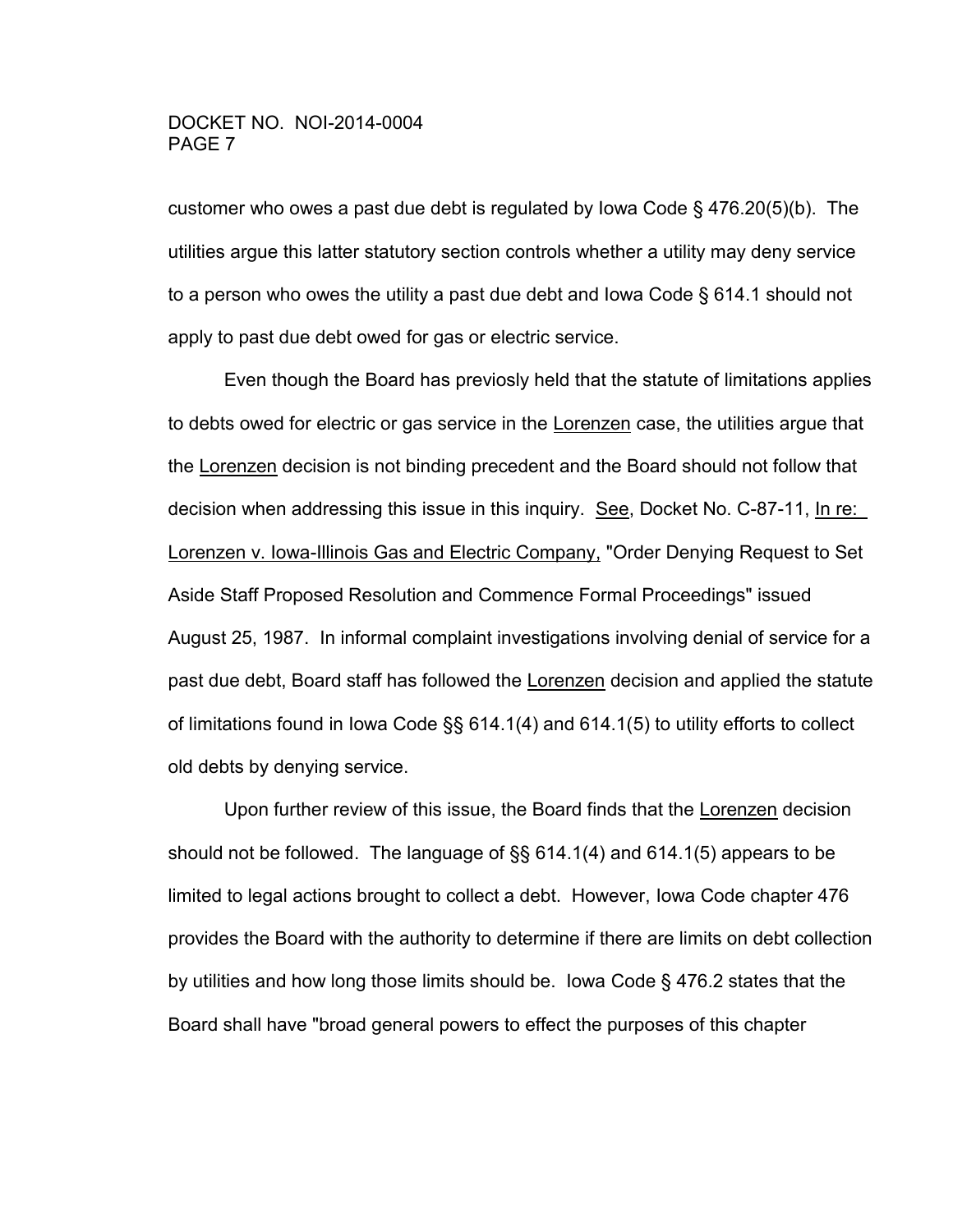(chapter 476)" and the Board shall establish "all just and reasonable rules, not inconsistent with law, to govern the exercise of its powers and duties…"

 The Board is then granted specific authority to promulgate rules, pursuant to Iowa Code § 476.20(3)(a), "which shall be uniform with respect to all public utilities furnishing gas or electricity relating to disconnection of service." This provision applies to regulated utilities, municipal utilities, cooperatives, and unincorporated villages that own their own distribution systems. The Board is also given specific authority to promulgate rules, Iowa Code § 476.20(5), "which shall be uniform with respect to all public utilities furnishing gas or electricity relating to deposits which may be required by the public utility for the initiation or reinstatement of service." (Emphasis added).

 The general authority granted the Board in Iowa Code chapter 476 and the specific authority in Iowa Code § 476.20 supports the Board's decision that chapter 476 controls whether a customer can be denied service after a certain time period rather than Iowa Code § 614.1. Public utilities are limited by Iowa Code § 614.1 from collection of past due debt through court action; however, the provisions in Iowa Code chapter 476 control whether the Board may establish a time limit for denial of service for a past due debt.

 Since the Board has interpreted chapter 476 to provide the authority over establishment of time limitations on collection of past due debt, the Board will need to address the relationship of Iowa Code §§ 476.20.(5)(b), 476.20(3)(a), and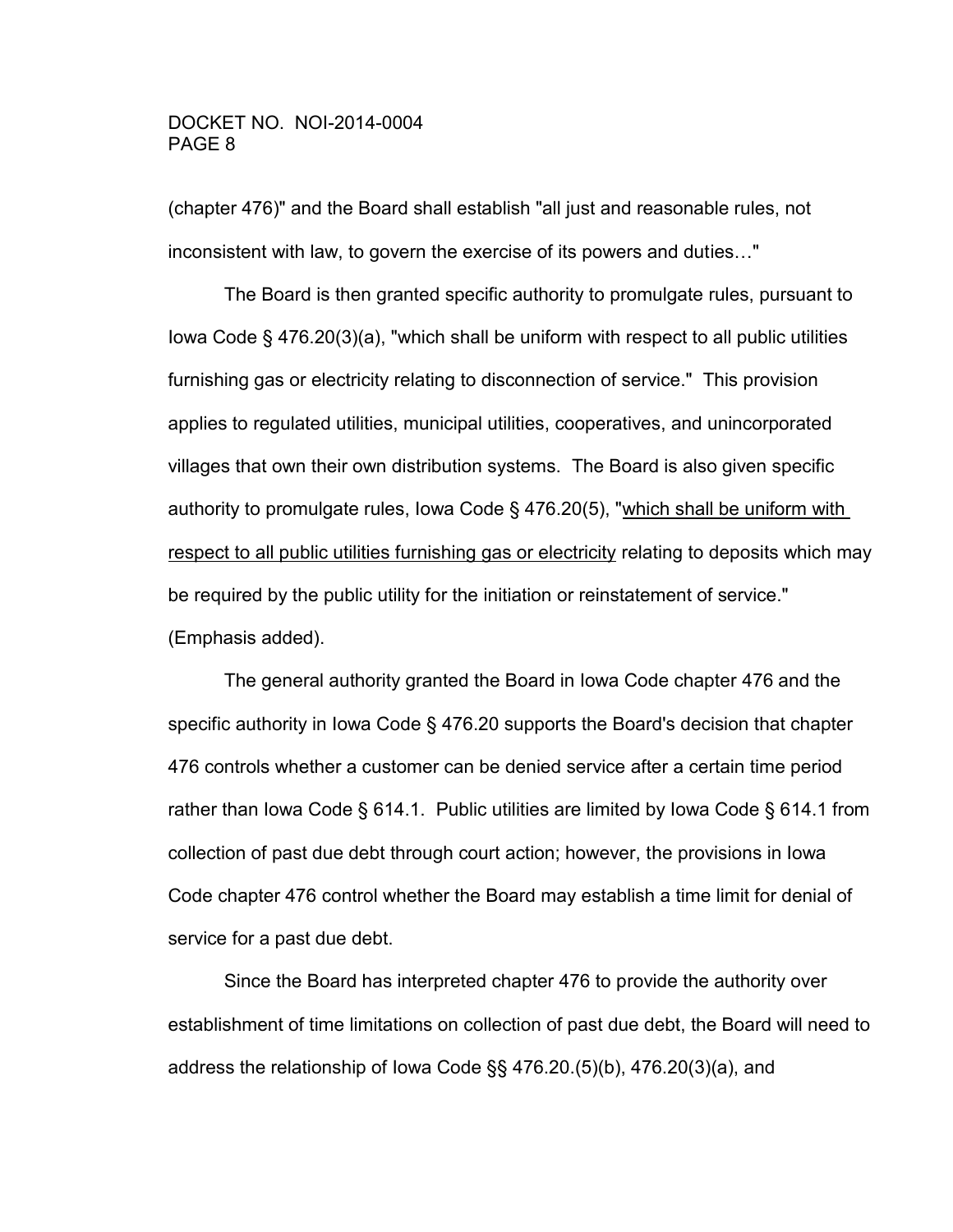476.20(5)(a). This relationship is addressed in more detail below. For purposes of the Board's authority pursuant to Iowa Code chapter 476, an interpretation that Iowa Code § 476.20(5)(b) allows a public utility to deny service regardless of the age of a debt for natural gas or electric service would give utilities greater power over collection of debts than any private sector company and could allow a utility to effectively limit a customer's ability to ever live within that utility's service territory. Private sector companies cannot pursue court action for debts past the statute of limitations and denial of service by public utilities should be subject to similar limitations. Limitations on private companies from pursuing past due debt have been established to prevent court action based upon stale incomplete information and faulty memories and similar concerns support limitation of denial of service for past due debt to a public utility.

 The interests of customers and utilities need to be balanced so that utilities are able to recover past due debt while customers are not indefinitely denied service. This balancing is especially necessary since gas and electric utilities have monopolies and natural gas and electric service are essential to the quality of life of Iowa residents. Allowing utilities to deny service to a customer no matter the age of a past due debt would give utilities a powerful collection tool not available to any other business and would unfairly prejudice Iowa residents. A reasonable time limit on denial of service for a past due debt will balance the interests of utilities and customers.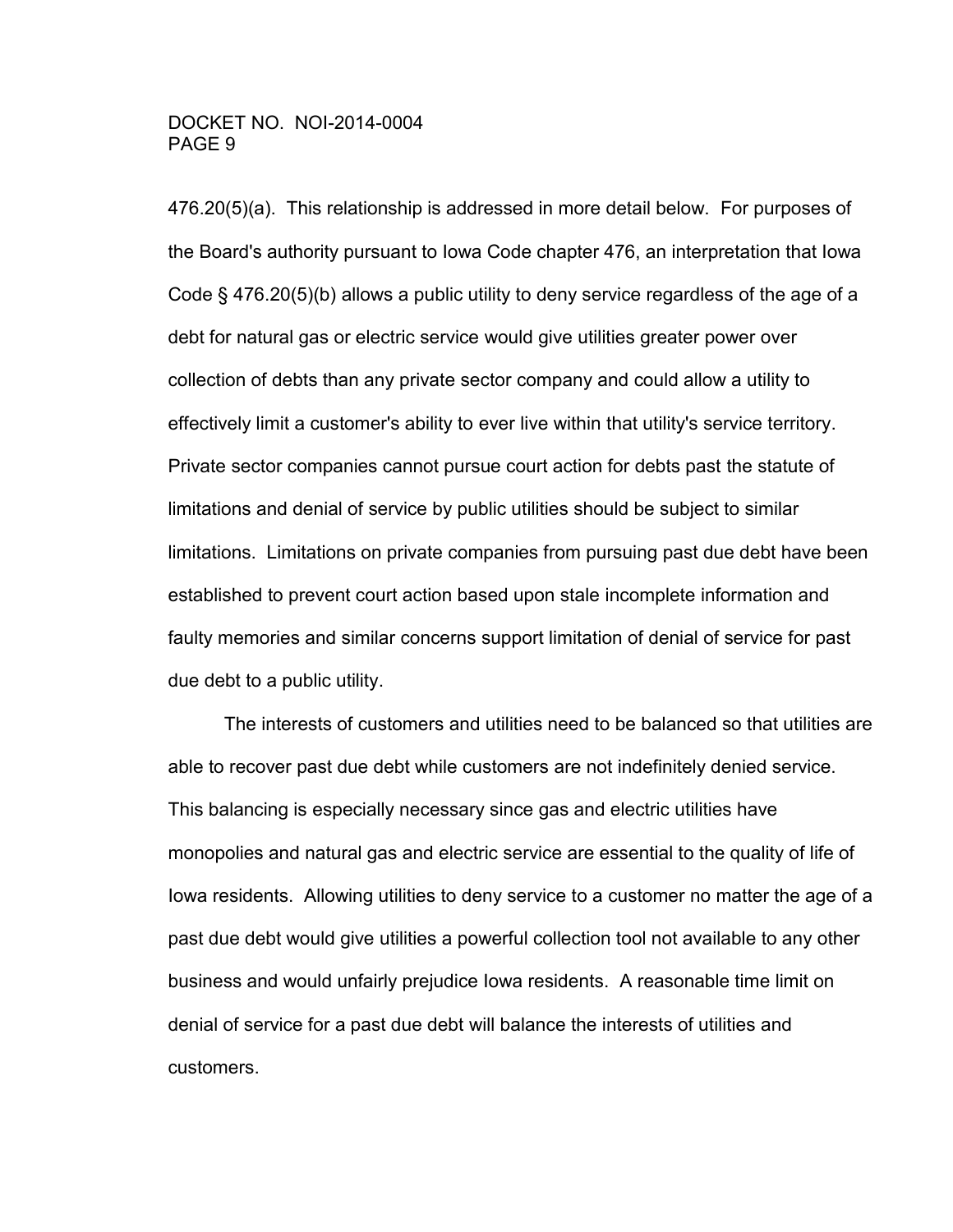As discussed in the section addressing Iowa Code § 476.20(5)(b) below, the Board does not interpret Iowa Code § 476.20(5)(b) to prohibit the Board from establishing limits on the collection of past due debts owed by utility customers. Past due debt for natural gas and electric service suffers from the same infirmities as other private debt and a reasonable limitations is necessary for the same reasons. See Schulte v. Wageman, 465 N.W.2d 285 (Iowa 1991), where the Court stated that the statute of limitations protect persons from the need to defend claims when memories are long since faded, witnesses are no longer available, and evidence is lost. Schulte v. Wageman at 286. The broad authority granted to the Board over disconnections in Iowa Code § 476.20 provides support for the Board to decide that Iowa Code chapter 476 provides the Board with authority over disconnection of service and the authority to set limits on denial of service for past due debts.

 Since the Board has interpreted Iowa Code chapter 476 to provide the authority to place time limits on denial of service for past due debts, the Board need not establish separate limitation periods for oral contracts and written contracts. Treating oral and written contracts the same in this context is reasonable based upon Board rules regarding payment agreements, which are discussed in more detail in a later section of this order.

 Similar to the statute of limitations for bringing court actions with regard to written contracts pursuant to Iowa Code § 614.1(5), the Board has tentatively concluded that a time limit of ten years is reasonable for denial of service for past due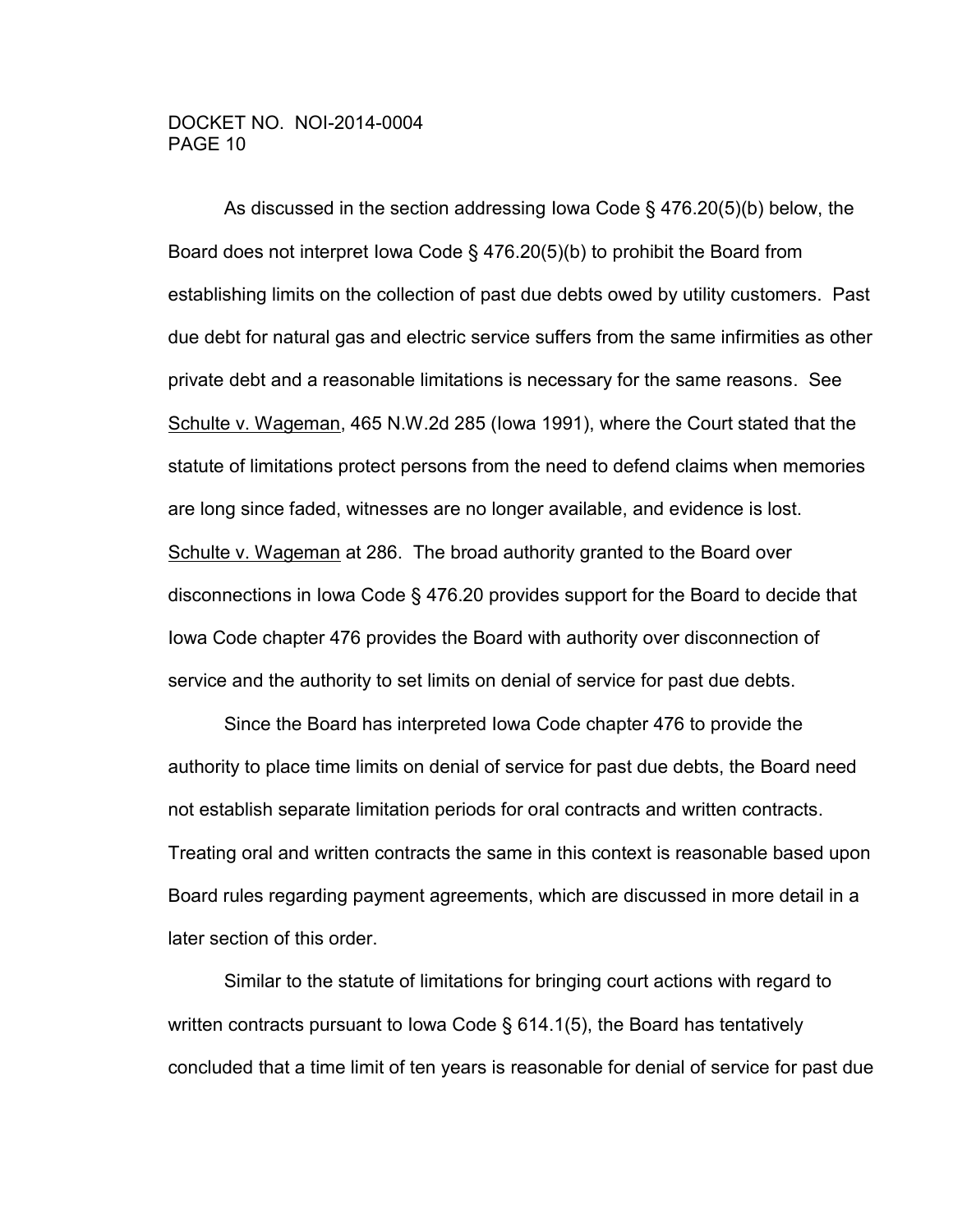debt owed to a public utility. Since the Board is adopting a time limit on denial of service for past due debt for natural gas or electric service, the Board will open a rule making to adopt this limitation. Interested persons will have the opportunity in the rule making to address whether the ten-year limitation period is reasonable.

 MidAmerican has suggested that regardless of the age of the past due debt the utility may not collect past due debt unless the utility has the following information: (1) the service address or addresses where the debt(s) accrued; (2) meter reading dates; and (3) usage and dates of usage, and bill amounts and billing dates. Although this information is necessary to recover any past due amounts, beyond a certain period of time the utility records will very likely be the only documentation of the debt and the customer may be at a disadvantage if the customer disputes the debt. The customer will very likely not have retained records of payments and the customer's memory will be vague as to the particular debt. This staleness and possible unavailability of the supporting records are reasons the statute of limitations in Iowa Code § 614.1 was adopted and those limitations support the Board's decision to adopt a ten-year limitation period for denial of service for utility past due debt.

### **C. Iowa Code § 476.20(5)(a)**

 Utilities argue that the Board's jurisdiction under Iowa Code § 476.20 is limited to disconnection and does not reach reconnection of service. Accordingly, utilities conclude that the Board cannot regulate their actions with respect to reinstating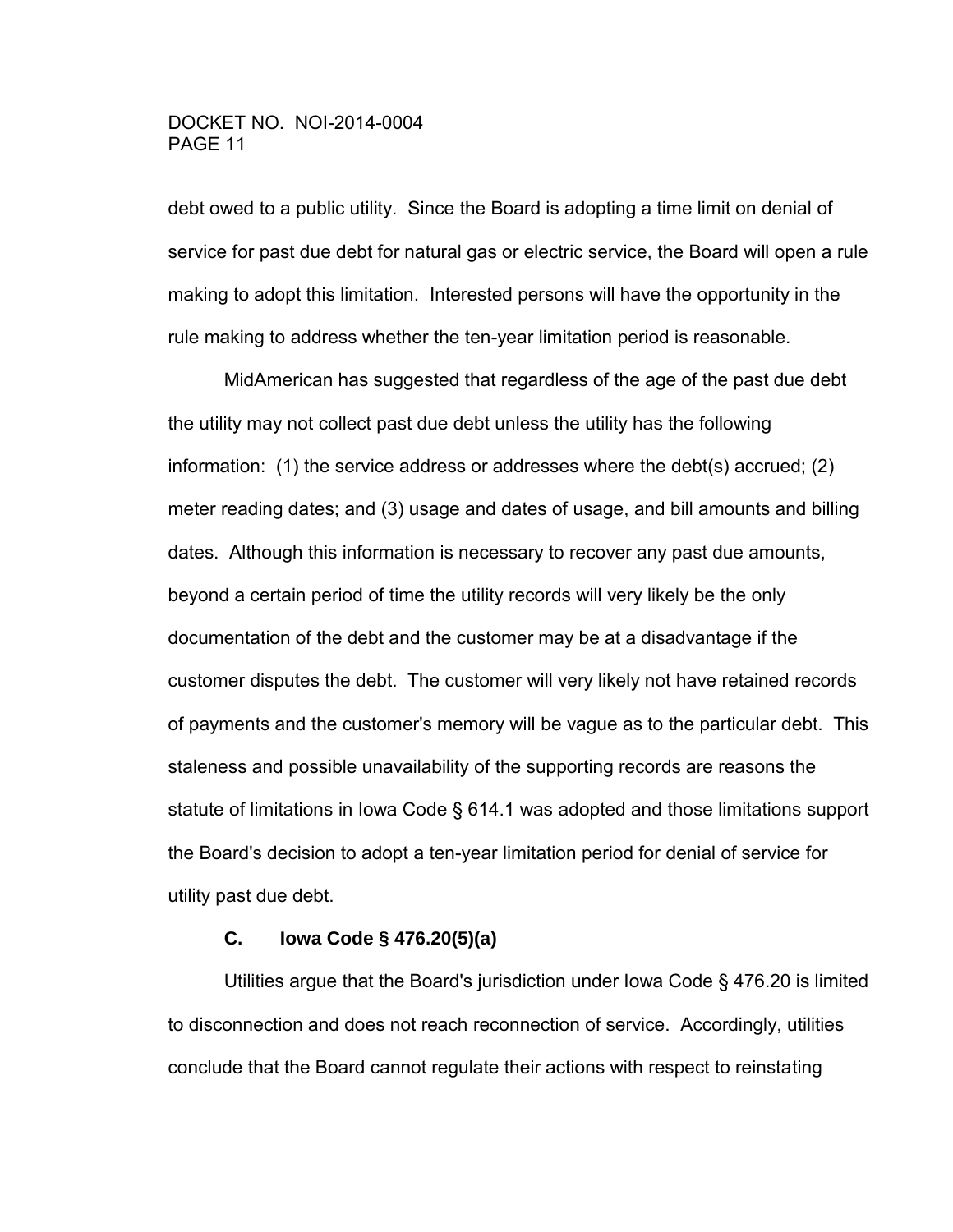service to customers who owe a past due debt. A closer look at the statutory language in Iowa Code § 476.20(5) shows that the interpretation by the utilities that there is no time limit on the denial of service for a past due debt and that a utility may deny reinstatement of service until the debt is paid is not supported by the provisions of that section. Specifically, Iowa Code § 476.20(5)(a) states that the Board shall establish uniform rules applicable to all public utilities relating to deposits "which may be required by the public utility for the initiation or reinstatement of service." If the Board lacked jurisdiction over initiation or reinstatement of electric or natural gas service, then it would make no sense for the Legislature to give the Board jurisdiction over the associated deposit requirements. Under the utilities' interpretation, a utility that charged an exorbitant deposit could simply refuse to initiate or reinstate service if the deposit is not paid and the Board would have no jurisdiction of the dispute and therefore no ability to exercise jurisdiction over the deposit. Section 476.20(5)(a) would have been rendered meaningless.

 The statute clearly proceeds with the intention that the Board already has jurisdiction, pursuant to Iowa Code § 476.20(3)(a), over the act of reinstatement, so it was only necessary to specify the Board's jurisdiction over associated deposits in Iowa Code § 476.20(5). The language in Iowa Code § 476.20(5)(b) reflects that utilities may require payment of past due debt prior to reinstatement; however, when read in conjunction with the other provisions of Iowa Code § 476.20, the denial of reinstatement is subject to the Board's rules.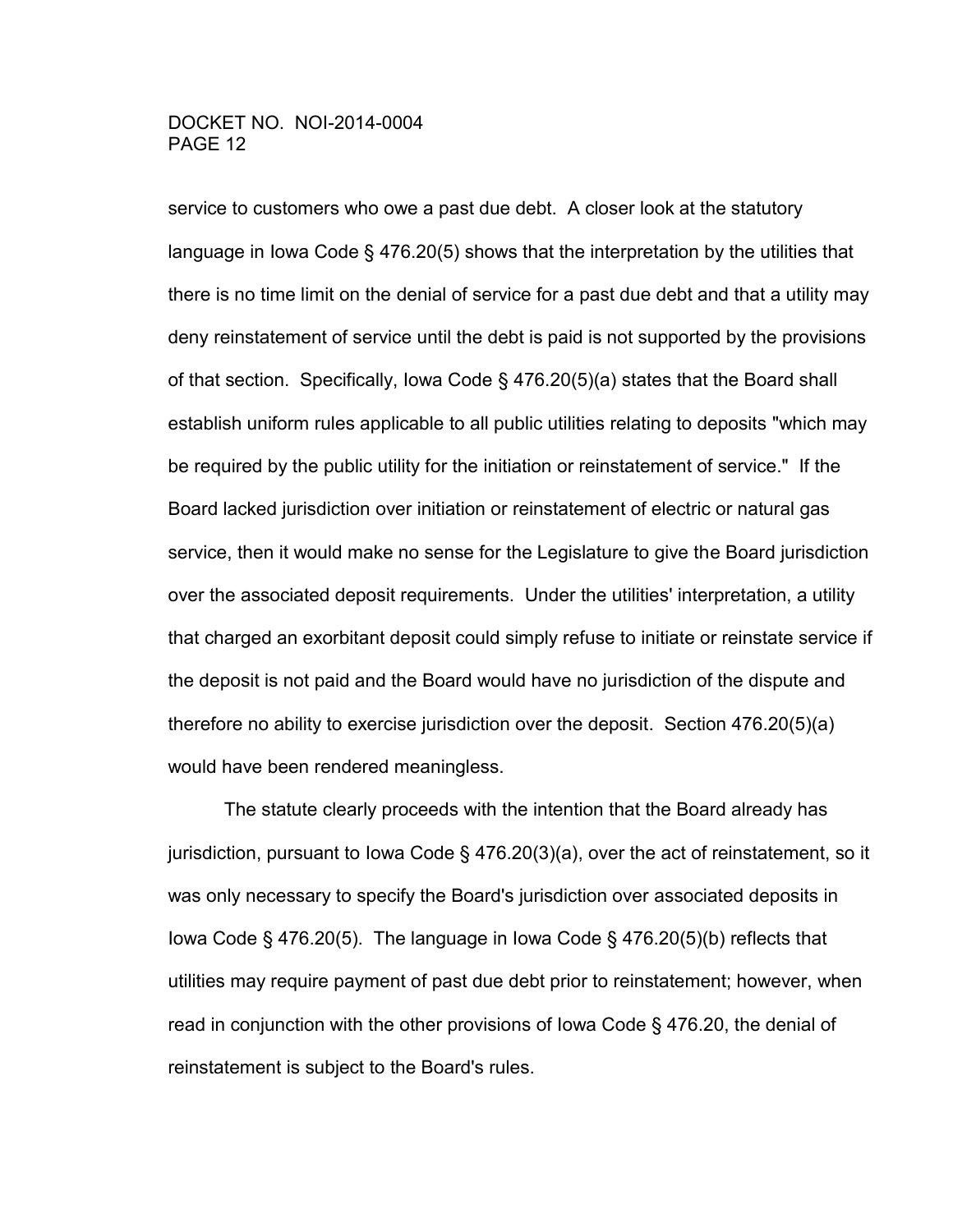In other words, the statute recognizes that connection, disconnection, and reinstatement are no more than different sides of the same coin. If a customer is not connected to electric or gas service, the customer seeks to end his or her disconnected status by having service initiated or reinstated. If the utility refuses to connect service to the customer, the utility's actions continue that customer's disconnected status and the Board has jurisdiction over the matter. A bright line cannot be drawn between connection, or reinstatement, of service and disconnection of service as suggested by the utilities.

 The utilities' interpretation of the statute, if adopted, could lead to absurd results. A utility might disconnect a customer in violation of a Board rule and, because the customer is disconnected from service, the Board would not have jurisdiction to order reinstatement of that service because of the violation. The result would be that the utility's wrongful act would insulate it from any corrective action by the Board. The goal of statutory interpretation is to give the language in the statute a reasonable interpretation that best achieves the statutory purpose and considering connection, reinstatement, and disconnection as part of "disconnection" from utility service is the most reasonable interpretation to achieve the goal of Iowa Code § 476.20. Harden v. State, 434 N.W.2d 881, 884 (lowa 1989).

 Pursuant to the authority in Iowa Code §§ 476.20(3)(a) and 476.20(5)(a), the Board has promulgated rules applicable to both gas and electric service that: (1) requires payment agreements be offered to a customer who owes a debt for service;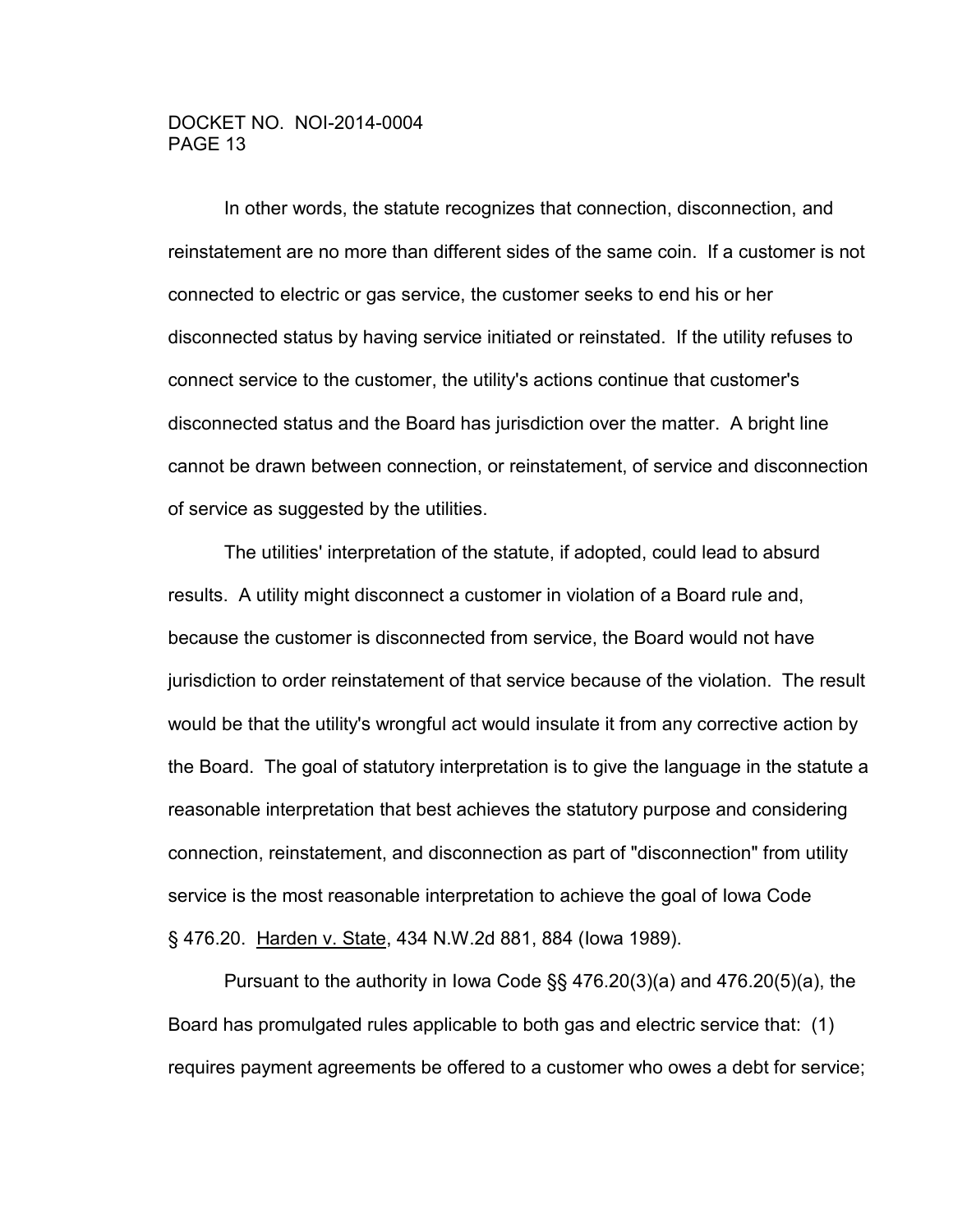(2) establishes a time period for payment of a bill for service; (3) establishes requirements for a level payment plan; (4) provides for adjustments to the customers' bill for meter related problems; (5) establishes procedures for when and how service may be refused or disconnected; (6) establishes a customer's rights and responsibilities when threatened with disconnection; (7) establishes notice requirements for rental property before disconnection may take place; (8) establishes procedures when a customer disputes a bill for service; (9) establishes procedures for reconnection of service; (10) limits disconnections in extremely cold weather; (11) allows for a delay in disconnection for the health of a resident; (12) implements the Winter Moratorium requirements; (13) implements the prohibition against disconnection during deployment of military personnel; and (14) establishes insufficient reasons for denying service. The Board has not adopted rules that establish time limits on the collection of past due debt since the Board in Lorenzen found that the statutory limitations in Iowa Code §§ 614.1(4) and 614.1(5) applied. Since the statute of limitations were found to apply to collection of past due debts owed to public utilties, Board rules adopting those limitations were unnecessary at that time.

 The rules described above establish a comprehensive regulatory system for the connection, reinstatement, and disconnection of gas and electric service to public utility customers. Under this system, disconnection of gas or electric service is more than just the physical shutting off of the energy. "Disconnection" or "discontinuance"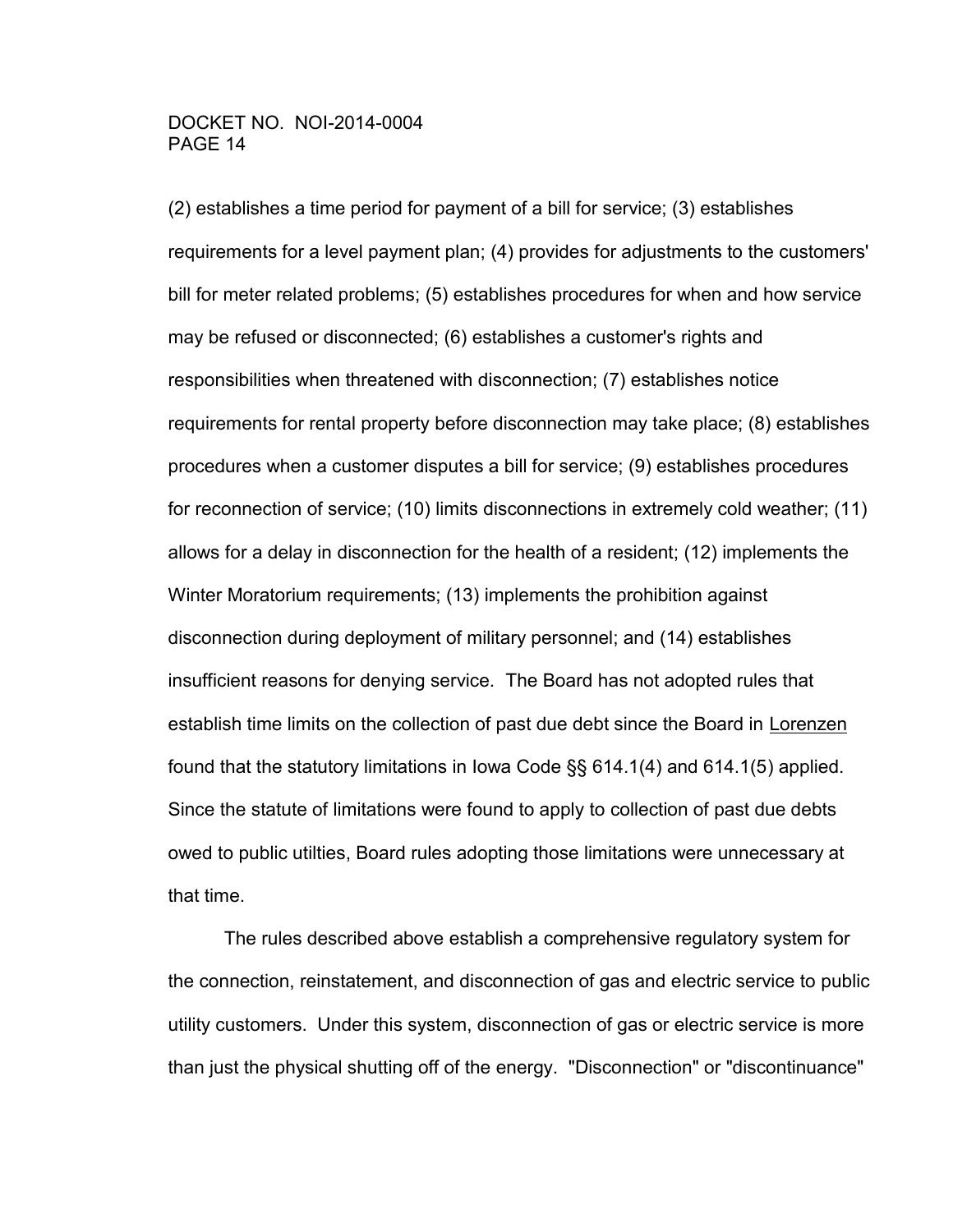of gas or electric service includes the relationship between the customer and the utility from the time the customer requests service to the time the customer no longer receives service, and includes when a customer ceases service and then wishes to become a customer of the utility again.

 A strict interpretation limiting the Board's authority to the physical act of disconnecting service would place the customer at the whim or will of a utility that is the only source of gas or electric service for the customer. This interpretation would also result in the Board not being able to require reinstatement if a utility disconnected a customer in violation of Board rules. Rather than a strict interpretation, the Legislature intended to include the entire relationship between the customer and utility related to the request for service, the refusal of service, and ending service. Disconnection of gas or electric service involves this entire relationship and the Board has been given the authority to establish uniform parameters and requirements of this relationship.

 The Legislature recognized that more than the physical disconnection of service is involved when it established exceptions for low-income customers during the Winter Moratorium and for military personnel who are deployed. The Legislature also gave the Board jurisdiction over deposits for service. The Legislature considered the Board's authority to be of sufficient importance to provide that violation of the rules could subject the utility to civil penalties pursuant to Iowa Code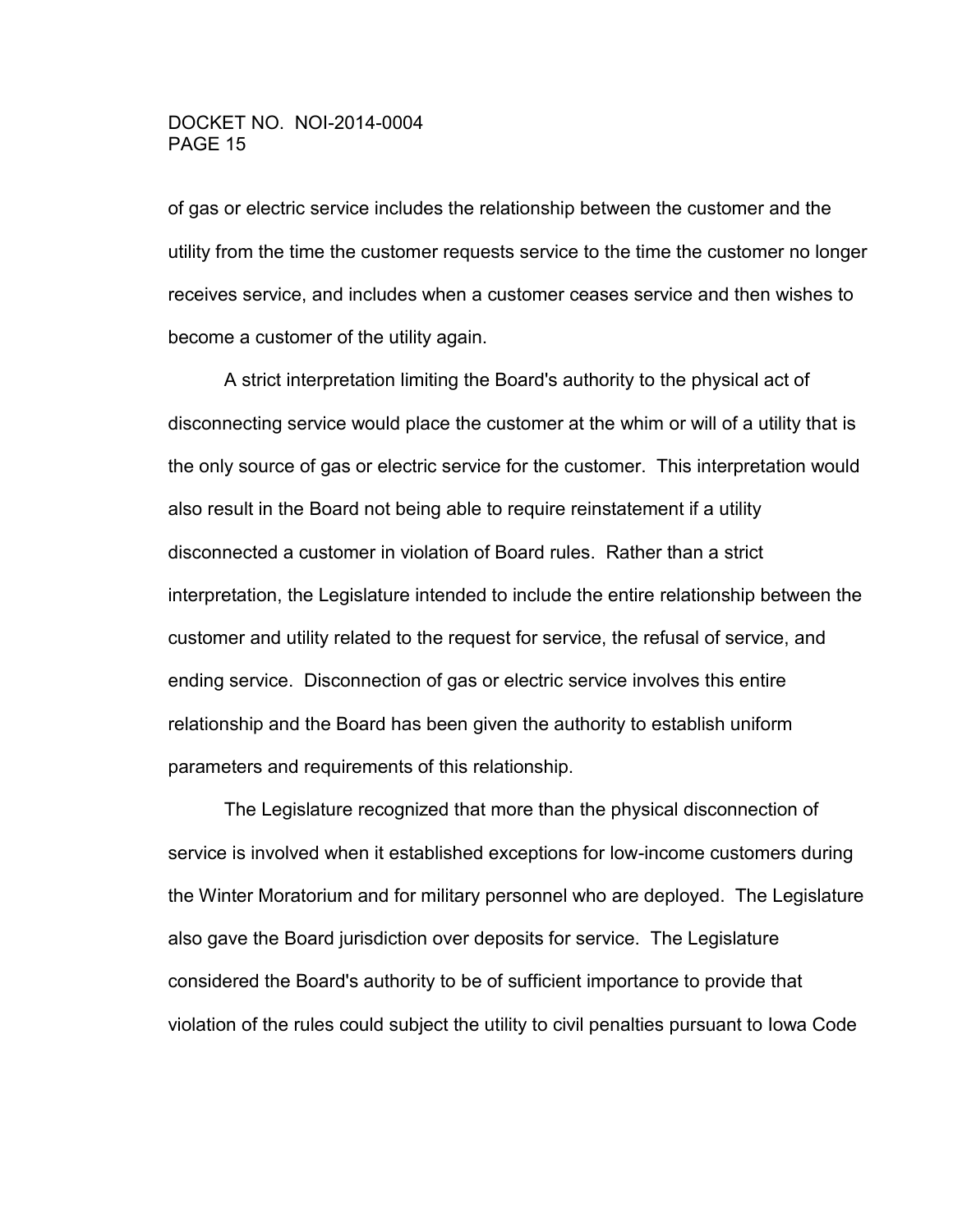§ 476.51. Board rules balance the interests between the customer and the utility as provided for in the statute and implement the provisions of Iowa Code § 476.20.

 Electric and gas service is an essential component of the quality of life in Iowa and should only be denied under certain limited conditions. Allowing a utility to deny reinstatement of service for an unlimited amount of time when the customer owes a past due debt is not reasonable. The Board has determined in this inquiry that a time limitation of ten years should be placed on the ability of a public utility offering natural gas or electric service to deny reconnection of service for a past due debt and reinstatement of service for a disconnected customer must comply with the Board's rules.

### **D. Payment Agreements**

 There appears to be agreement from the comments that a payment agreement is a written contract if the essential elements of a written agreement are present. The essential elements that are required in the written document are: (1) the terms of the agreement; (2) the parties to the agreement; and (3) the signature of the party, here the customer. However, procedures allowed by the Board's rules may modify the requirement of a written signature and some comments suggest that these payment agreements are still written contracts.

 The utilities appear to agree that a customer's electronic acceptance of a payment agreement would make the payment agreement a written contract for purposes of the statute of limitations. IPL suggested that the Board's rules at 199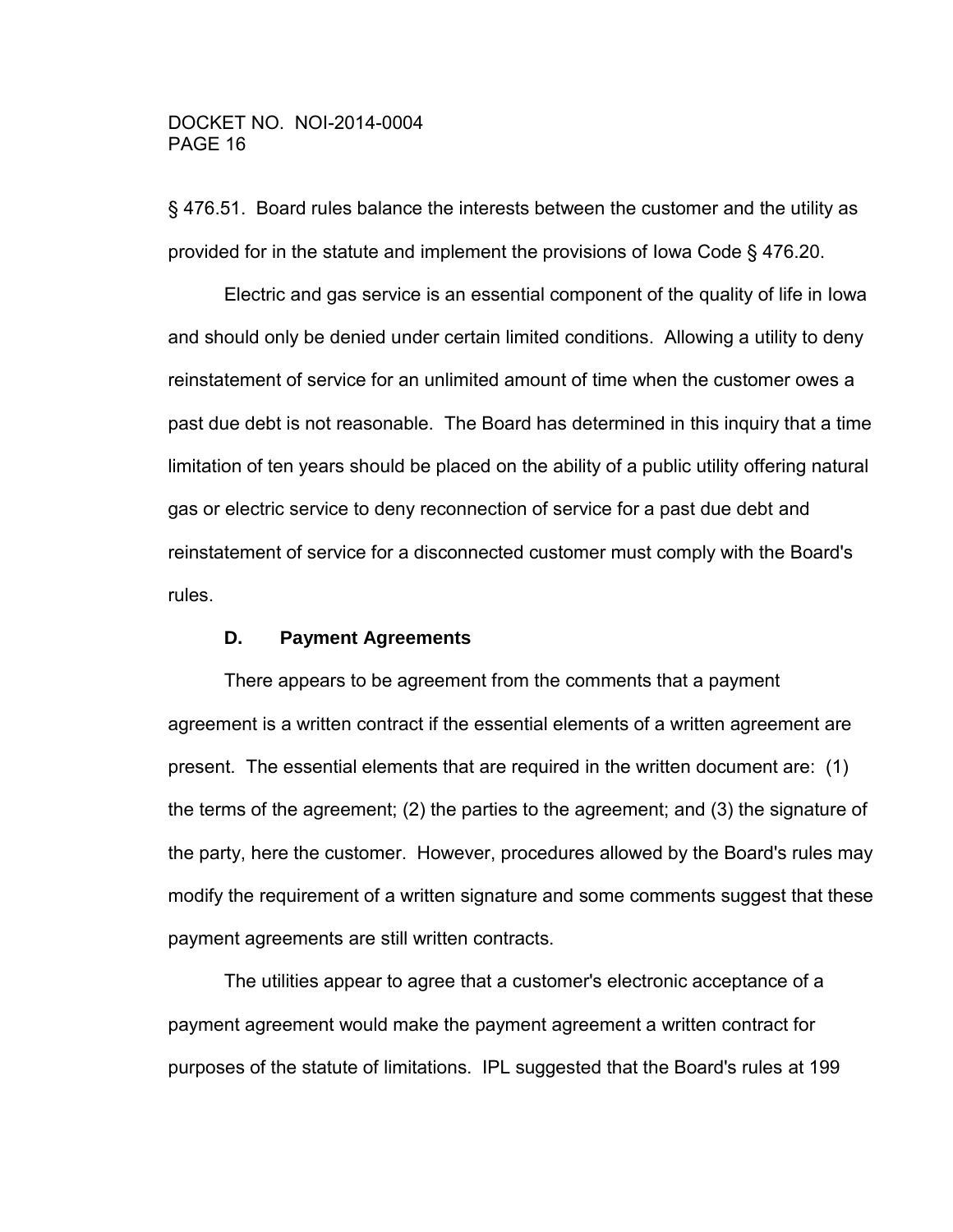IAC  $19.4(10)(c)(1)(3)$  and  $20.4(11)(c)(1)(3)$ , which allow for the customer to agree to a payment agreement electronically or by telephone, make the agreement a written contract since the rule requires the utility to send a written copy of the agreement to the customer which reflects the terms of the agreement. This rule also provides that the customer can agree to the payment agreement by not objecting within ten days or by making the first payment.

 OCA suggested that a payment agreement accepted by the customer by email or telephone was a convenience to both the customer and utility and there is a need to protect both parties to the agreement. OCA suggested that it should not be assumed that an acceptance by email or telephone makes the payment agreement a written contract for purposes of the statute of limitations. The best practice for establishing a written contract is for the customer to sign the contract and then return the signed agreement to the utility. Some of the municipal utilities stated that they require a signed written payment agreement from the customer.

 Board rules at 199 IAC 19.4(10)(c)(3) and 20.4(11)(c)(3) offer the customer the option of making a payment agreement over the telephone or through electronic transmission. The rules then require the utility to send the customer a written copy of the agreement and provide that the agreement will be deemed accepted if the customer does not reject the agreement within ten days of being rendered. The rules also provide that by making the first payment pursuant to the agreement, the customer is deemed to have accepted the agreement.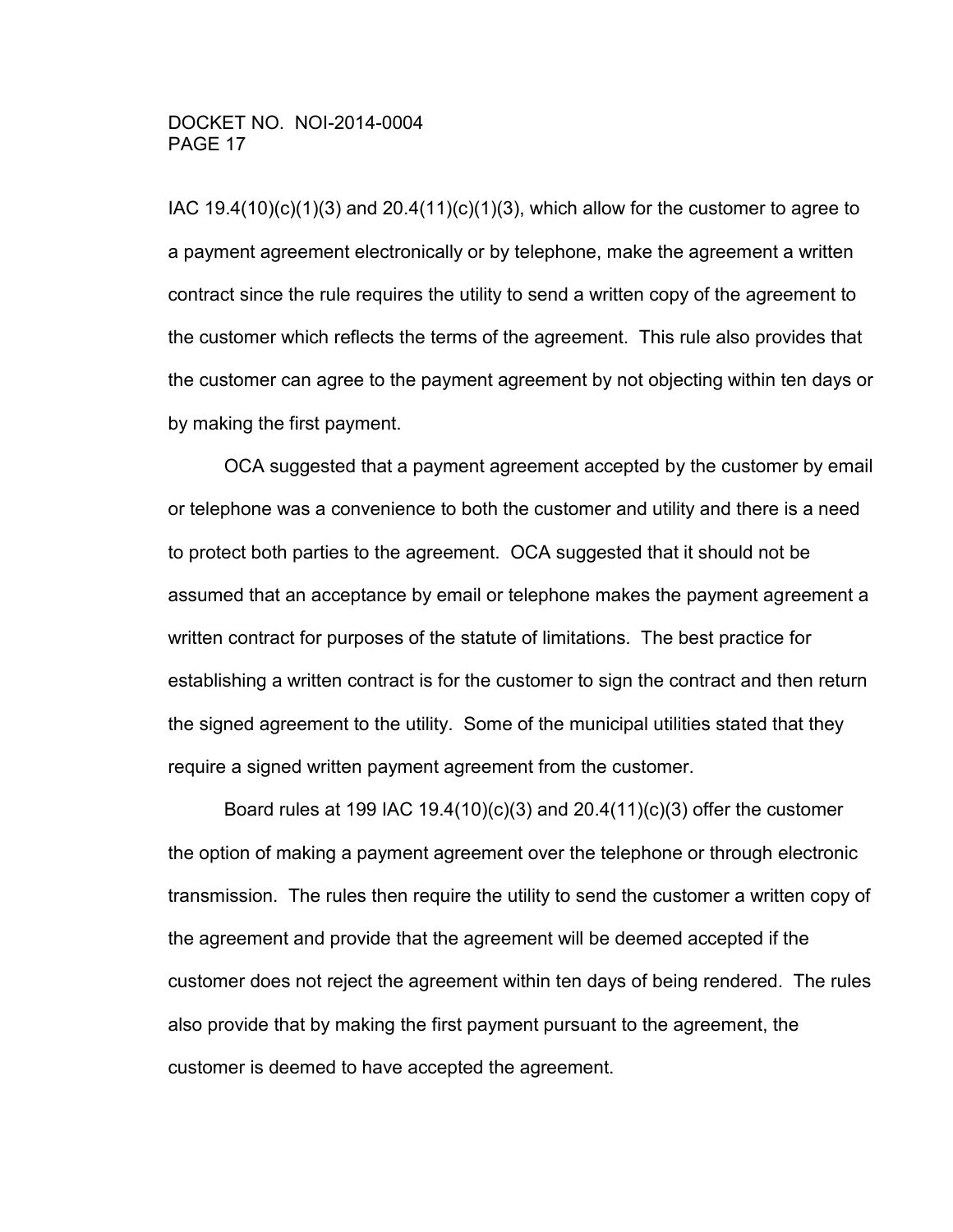Even though the utility does not have a signed agreement from the customer, the Board has determined that it is reasonable to consider the sending of the written payment agreement and the acceptance of the written payment agreement by the customer, either by non-action or a first payment, as constituting a written agreement for purposes of application of a limitation period. The Board understands that the above discussion will not affect the implementation of the ten-year limitation on past due debt adopted by the Board in this order, since the Board has decided that a tenyear limitation period should apply equally to both oral and written contracts for service and this includes payment agreements.

### **E. Beginning of Limitation Period**

 There was some discussion in the comments that any activity in an account should toll any time limitation for denial of service for a past due debt and the period would begin again from that activity. This could include a refund or adjustment to the account by the utility, even though the customer was not receiving service.

 In the discussion on whether the customer's account is a "continuous, open and current account," there was some disagreement about when the account was closed and no longer an open account. There did not seem to be agreement on whether the issuance of the final bill or the date of disconnection of service should be the starting period for counting any time limit on collection of an unpaid debt. Some utilities suggested that any type of activity, even after service had been disconnected and the final bill had been issued, would toll the time period; however, Legal Aid and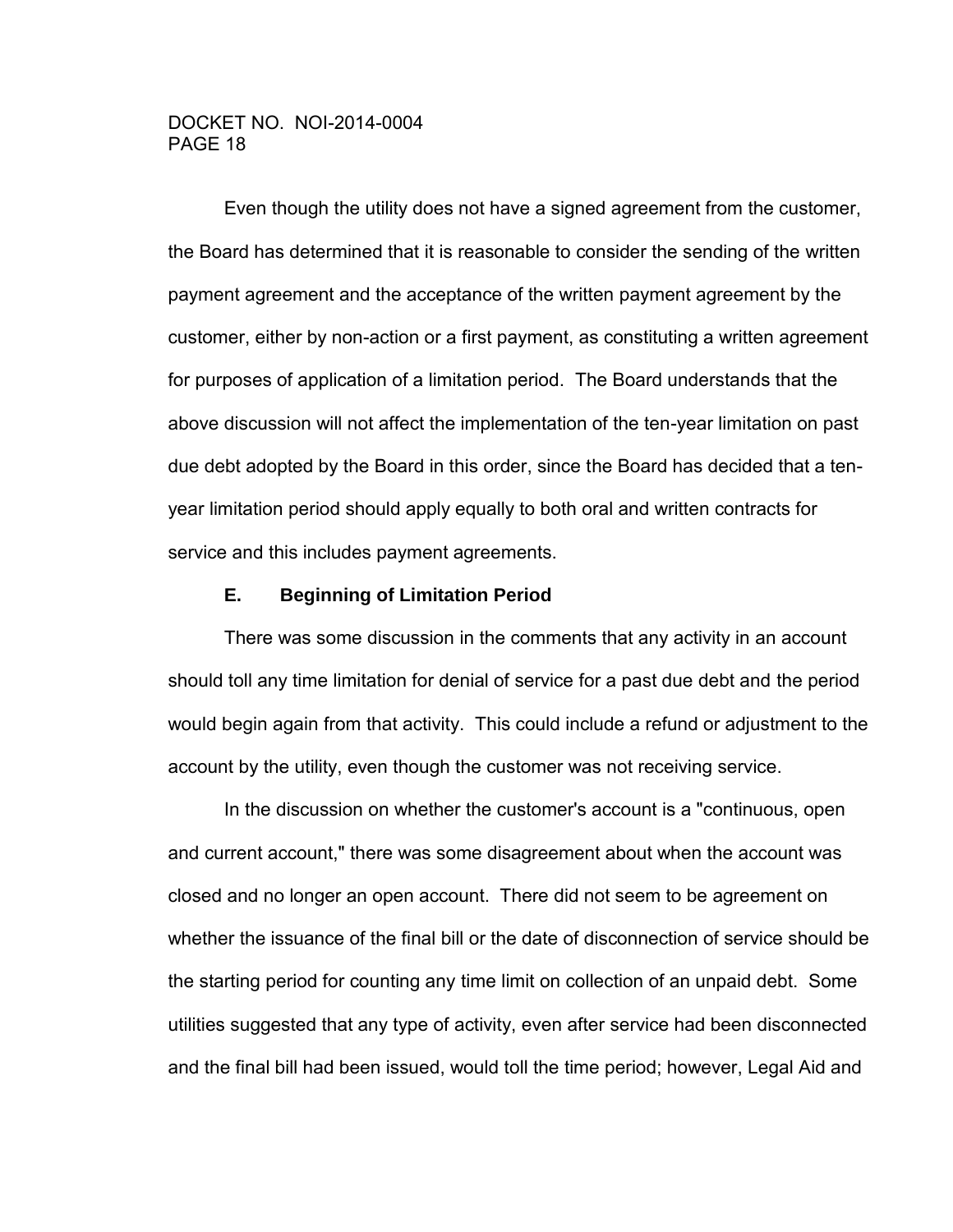OCA suggested that only activity in the account that was within the control of the customer would toll the time period. According to OCA and Legal Aid, actions such as crediting an account for an interstate pipeline refund, for example, should not be considered for tolling the time period.

 The Board in the Lorenzen case stated that the statute of limitations begins to run on the date the final (or most recent) credit or debit is posted. (citing Swartz v. Bly, 183 N.W.2d 733 (Iowa 1976)). In Lorenzen, the Board found that the statute began to run on the date a refund was posted. The Board based the decision on the running of the statute on the Board's determination that an account for utility service is an open account. The Board cited to In re: Ransom's Estate, 258 N.W. 78, 81 (Iowa 1934) to support this decision.

 The Board does not consider the Lorenzen analysis to be controlling of this issue. The Board finds that the limitation period should run from the date service is physically disconnected, or date of voluntary payment or promise of payment within the ten-year limitation period, and, regardless of whether the utility decides to keep the account open for other purposes, that is the date when the limitation period will begin to run. Otherwise the utility could use any activity, regardless of whether agreed to by the customer, to toll the time period.

The decision made in the Lorenzen case finds that a refund from an interstate utility will toll the limitation period. Since any refund is outside the control of the customer and the customer, who has been disconnected, is no longer receiving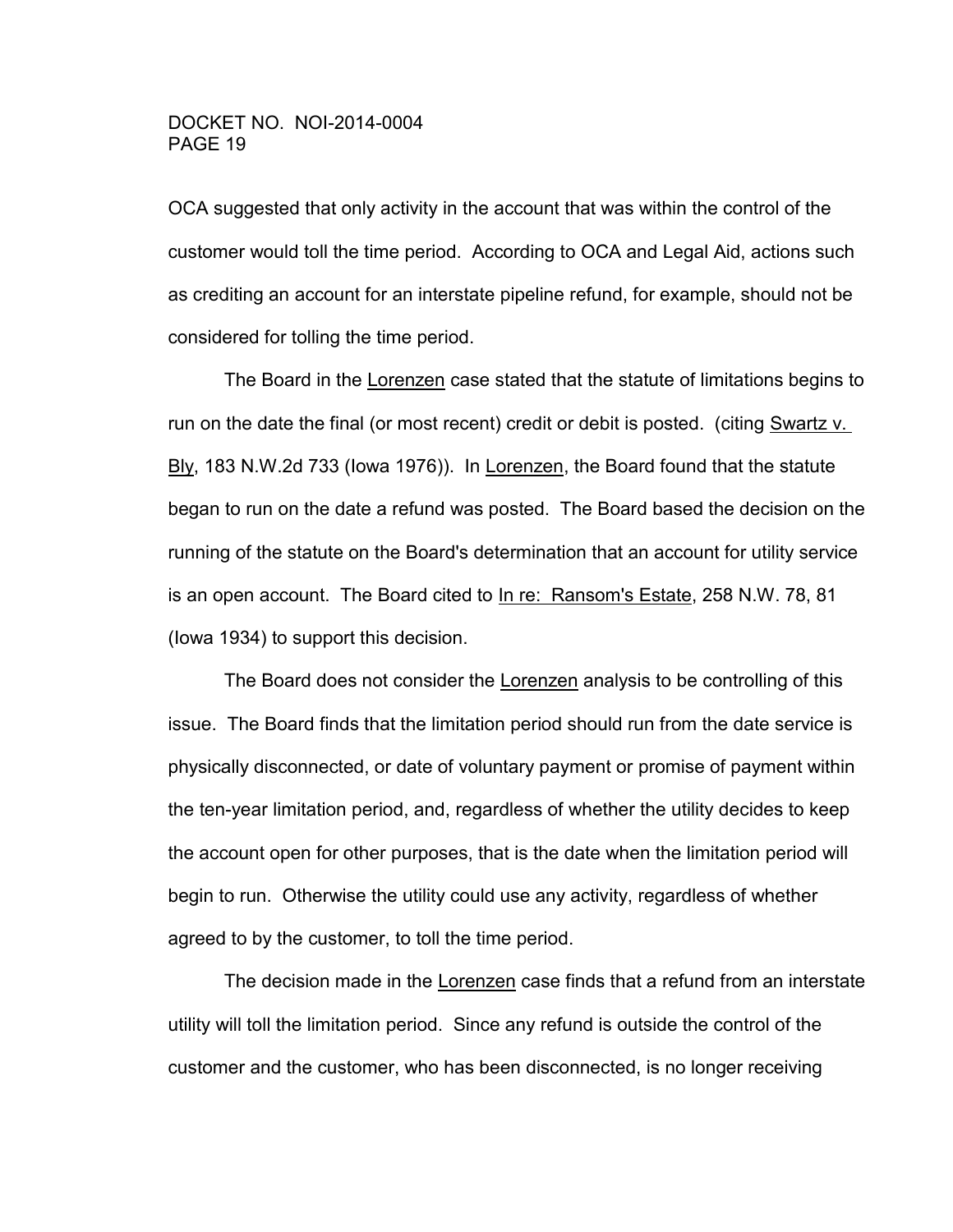service, it is not reasonable to allow such activity to control the beginning of the limitation period.

# **F. Laches, Waiver, or Estoppel**

 There was also a discussion of the issue of whether a utility that fails to collect or seek a judgment within the time allowed by Iowa Code §§ 614.1(4) and 614.1(5) would be precluded from seeking recovery from the customer based upon the doctrines of laches, waiver, or estoppel. Most of the participants were not sure that these doctrines applied to past due debt owed to a public utility for gas or electric service. OCA suggested that the doctrines could be argued in some instances to prevent a utility from recovering a past due debt.

 The doctrines of laches, waiver, or estoppel would be applied to specific fact situations and should be raised in individual complaints. If those doctrines are raised in a specific case, the Board can address the application of those doctrines at that time. The Board will not address the general application of the remedies in this docket.

# **G. Denial of Service for a Past Due Out-of-State Debt**

 Another aspect of denial of service that is related to the specific issues raised by the participants is whether a public utility may deny service to a customer who has a past due debt for service from the same public utility in a different state. This issue is also being considered by the Board in separate docket. Docket No.

FCU-2015-0006, Bernadino v. MidAmerican.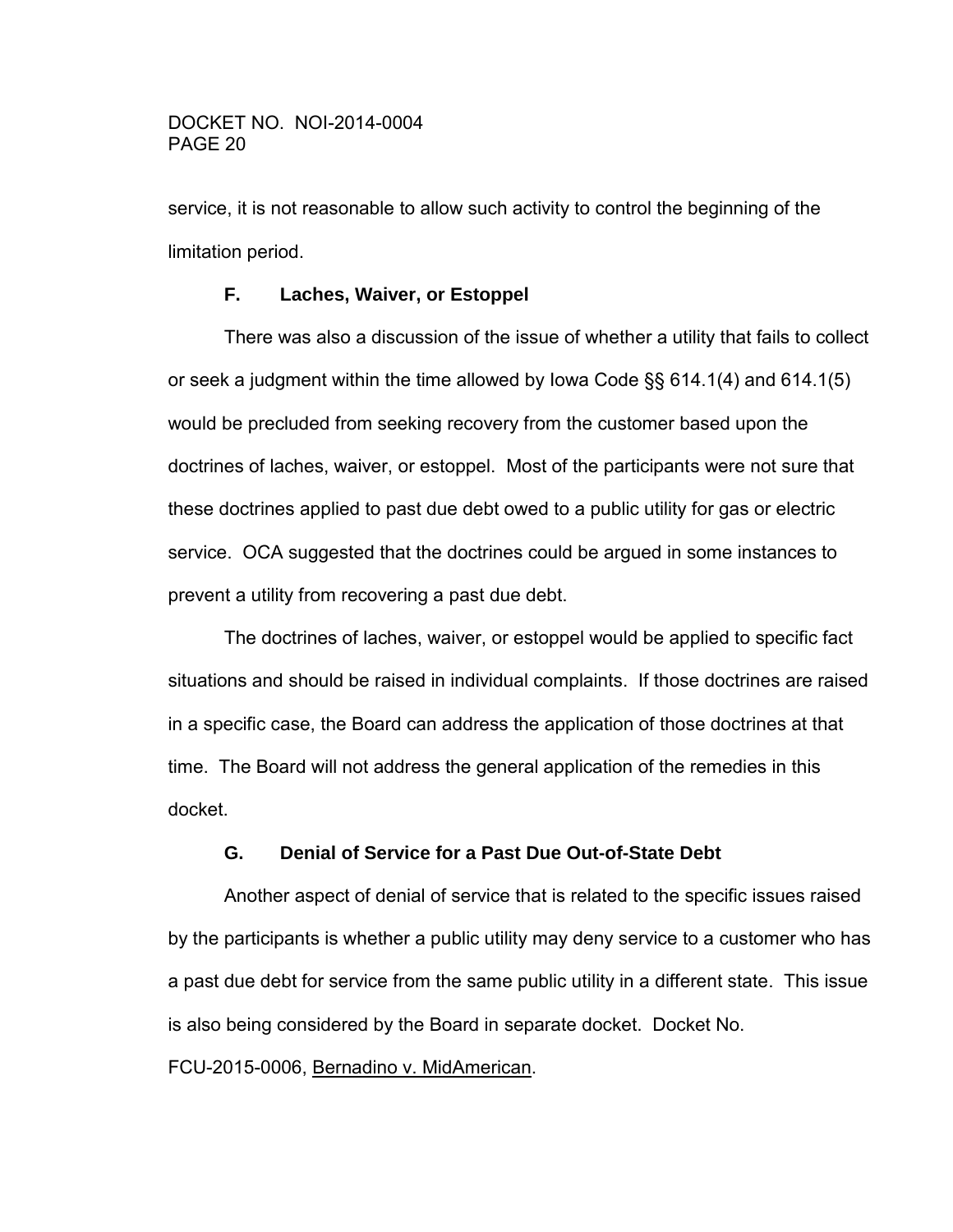As part of the issue of the Board's jurisdiction over past due debt owed to a public utility for natural gas or electric service, the Board has considered whether a public utility that provides natural gas or electric service in another state may deny service in Iowa for a debt owed the public utility in another state. After consideration of this issue, the Board has determined that it does not have jurisdiction over the operations, rates, service obligations, or debt collection performed by a public utility in a state other than Iowa. Since the Board does not have jurisdiction over utility activities in other states, the Board has concluded that it does not have jurisdiction to allow the denial of natural gas or electric service for an out-of-state debt.

 A public utility in Iowa is granted a monopoly over natural gas and electric service and that monopoly is subject to the statutory provisions in the Iowa Code. The Board also is subject to the statutory provisions of the Iowa Code and has no jurisdiction over how debts are incurred or collected in other states. Even when other states regulatory agencies allow a public utility to deny service for a past due debt from service in Iowa, that does not provide the Board with similar jurisdiction. The Board's jurisdiction pursuant to the Iowa Code is over Iowa operations and the Board will not assert jurisdiction over out-of-state debt.

 A public utility owed a debt from another state for natural gas or electric service has the same access to debt collection activities as other businesses, including court action. Those activities do not include denial of natural gas or electric service for a debt owed for service in another state.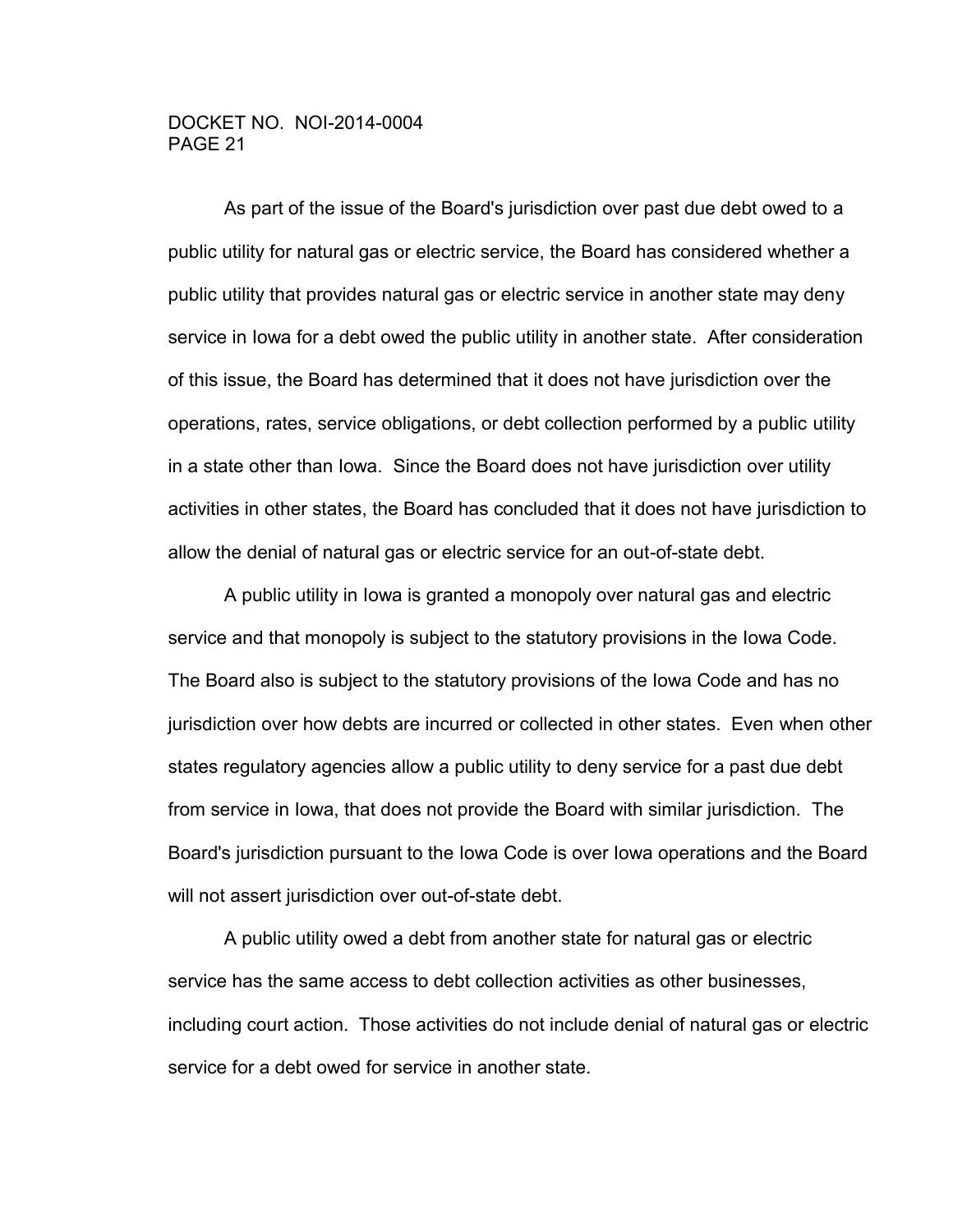In addition, the Board does not consider it good public policy to allow a monopoly to deny service in Iowa for a debt incurred in another state. The public utility has the same avenues for collection of that past due debt as other businesses and should not be allowed to use the very powerful collection tool of denial of service to deny service in Iowa. Natural gas and electric service are essential for an Iowa resident's quality of life and denial of this service for a debt over which the Board does not have jurisdiction is not reasonable or in the public interest.

# **BOARD JURISDICTION OVER MUNICIPAL NATURAL GAS AND ELECTRIC UTILITIES**

### **A. Iowa Code § 476.20**

 A review of the legislative history of the statutes at issue in this inquiry shows that much of current statutory language that establishes the Board's jurisdiction over disconnection of natural gas and electric service was enacted into law in 1983. At that time, the Legislature enacted several of the current provisions of Iowa Code § 476.20. Those provisions prohibited disconnection of gas or electric service for qualified customers during the Winter Moratorium, required the Board to establish uniform rules applicable to all public utilities offering natural gas or electric service, including municipal utilities, related to deposits for residential customers.

 In 1984, the Legislature enacted amendments to Iowa Code § 476.20 that required the Board to establish uniform rules for all public utilities related to disconnection of gas or electric service, current Iowa Code § 476.20(3)(a), and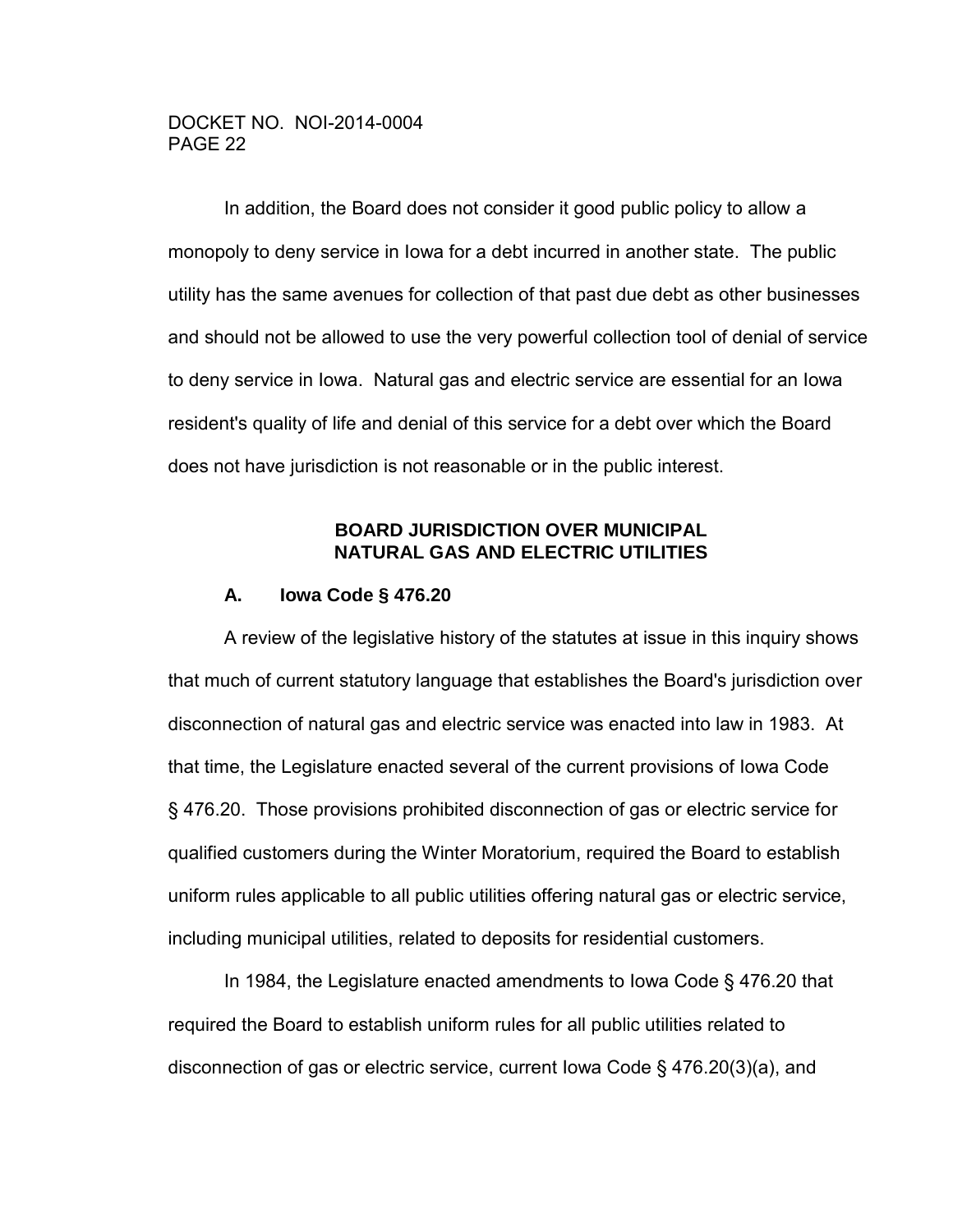applied the maximum deposit limitation to residential and commercial customers in Iowa Code § 476.20(5). The 1984 amendments also included the language in current Iowa Code § 476.20(5)(b) that the uniform deposit rules did not prevent a utility from requiring payment of a past due debt before instatement. The legislative history does not provide any guidance on how the statutory provisions enacted related to each other or the other provisions in Iowa Code § 476.20.

 In 1985, the Legislature enacted the provisions of current Iowa Code § 476.1B entitled "Applicability of Authority — Municipally Owned Utilities" which limited the Board's jurisdiction over municipal utilities to those statutory provisions specifically listed, including paragraph (e) "Disconnection of service, as set forth in section 476.20." The "Explanation" for the bill provides no additional guidance regarding the legislative purpose of this provision.

 In 1994, the Legislature enacted an amendment to Iowa Code § 384.84 that required disconnections of gas or electric service by a municipal utility to comply with Iowa Code § 476.20 and rules adopted by the Board pursuant to Iowa Code § 476.20. The "Explanation" attached to the amendment states that the bill provides for the collection of fees for water, sewer, garbage, and similar services as one account and provides for the disconnection of all of those services if there is a delinquency in payment for one or more services. (The "Explanation" does not mention the requirement that disconnection of gas or electric service is subject to Iowa Code § 476.20 and Board rules.)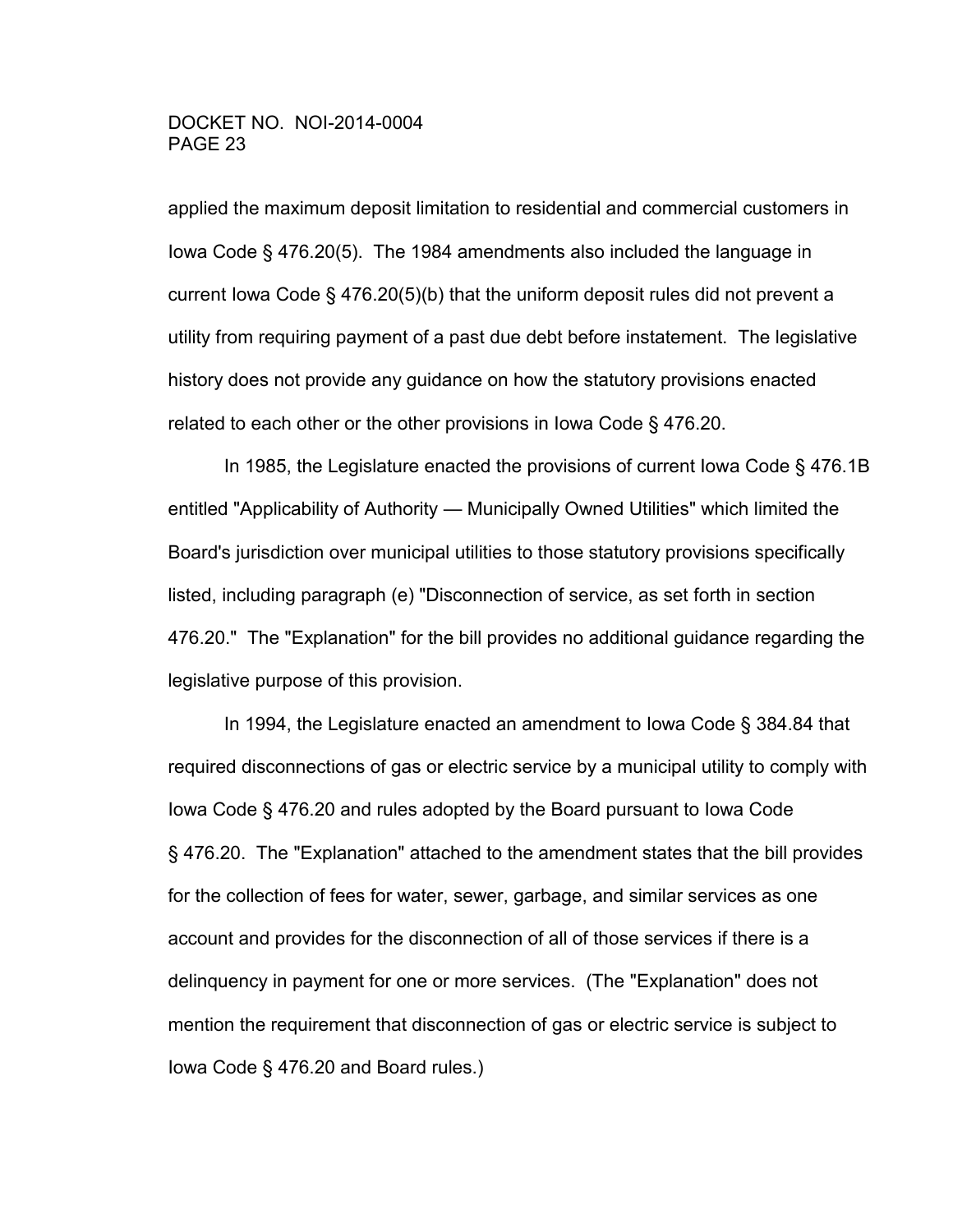In 1999, the Legislature amended Iowa Code § 384.84 by adding the language that provided where a municipal utility service is discontinued to an account because of a delinquent payment, the municipal utility may withhold service from the customer who owes the debt at any new property or premises until the debt is paid. The "Explanation" of the bill states that the bill amends provisions relating to city utility or enterprise services where an account becomes delinquent by providing if a city utility or city enterprise service is discontinued to a property or premises due to a delinquent account, service may be withheld from the same account holder at any new or subsequent property or premises until the delinquent amount has been paid. The "Explanation" does not address the limitations in Iowa Code § 384.84(3)(a) that require municipal utilities to follow Code § 476.20 and Board rules for disconnection of natural gas or electric service.

 Based upon the legislative history and the current statutes, there does not appear to be any real issue of whether a municipal utility that provides gas or electric service is subject to Iowa Code § 476.20 and Board rules with regard to disconnection of service. The provisions in Iowa Code § 384.84(3)(d)(1) allowing a municipal utility to deny service for a customer with a past due debt must be interpreted in conjunction with the provisions of Iowa Code § 384.84(3)(a) that make disconnections of gas or electric service by municipal utilities subject to Iowa Code § 476.20 and Board rules. It is a reasonable interpretation of the Iowa Code § 384.84(3)(d)(1) that the limitation on reinstatement of service until a past due debt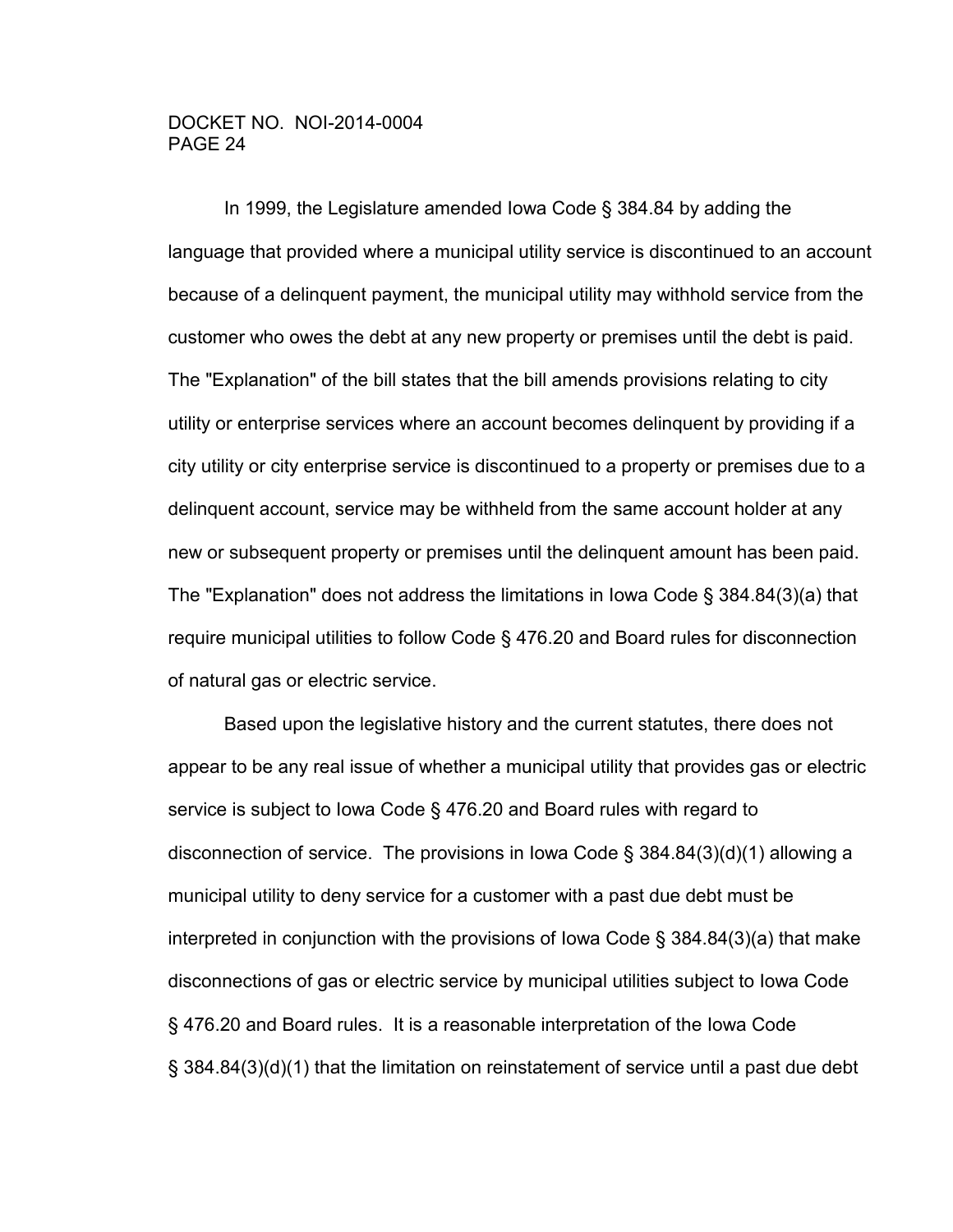has been paid applies to municipal water, sewer, garbage collection, and other similar services and not gas or electric service. In fact, the "Explanation" attached to the final bill addresses those services and not gas or electric service.

 The interpretation that Iowa Code § 384.84(3)(d)(1) does not apply to gas or electric service is also supported by the specific authority given the Board over municipal utilities in Iowa Code § 476.1B. This specific authority combined with Iowa Code § 384.84(3)(a) appears to be conclusive that the Legislature intended for gas and electric customers of municipal utilities to have the same protections related to "disconnection" of service as the customers of cooperatives and rate-regulated utilities.

 The issue to be addressed then is what services are so related to disconnection of service that they come within the Board's jurisdiction and are subject to Board rules. The municipal utilities have argued that disconnection of service is limited just to the physical disconnection of the service by the utility and all other aspects of service are beyond the jurisdiction of the Board. As discussed in the section addressing Iowa Code § 476.20(5)(a) above, the Board considers that disconnection of electric or gas service involves the reinstatement of service as well as disconnection of service. These activities are all part of a customer's ability to receive electric or gas service from a public utility and all affect a customer's disconnection from service.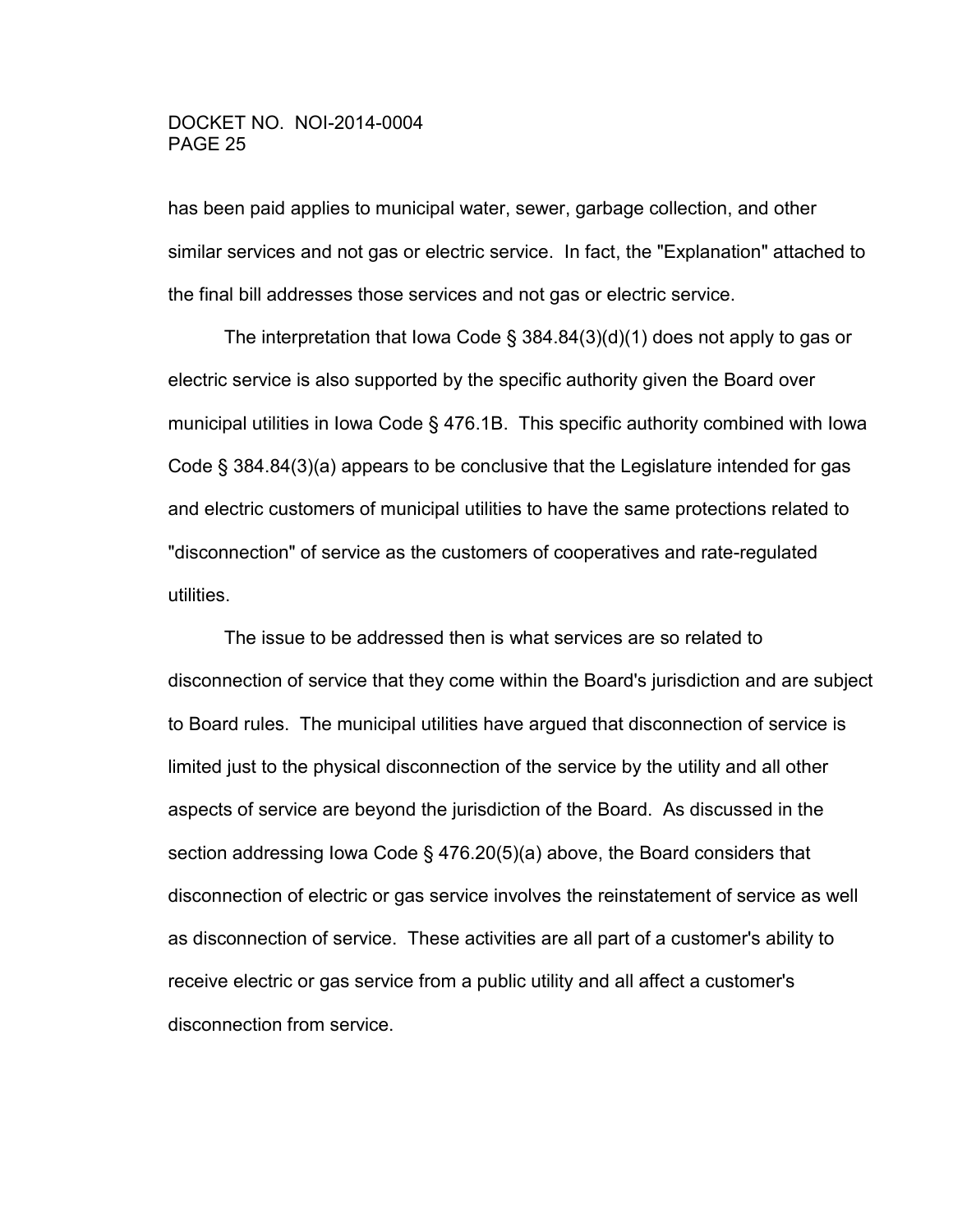The Legislature specifically created instances where a customer could not be disconnected in Iowa Code § 476.20 with exceptions related to the Winter Moratorium, notice to customers of energy assistance programs, the application of civil penalties for failure to comply with disconnection rules, delay of disconnection for military deployment, and deposits. These provisions demonstrate that disconnection means more than the act of stopping the flow of energy and municipal utilities are subject to these other provisions and Board rules that implement those provisions. Following this interpretation of Iowa Code § 467.20, the Board has authority over more than just the physical disconnection of electric or gas service by municipal utilities.

 Two specific issues related to the Board's authority over municipal utility operations under Iowa Code § 476.20 that have been raised by the municipal utilities in this inquiry are level payment plans and deposits. Those issues are addressed below.

### **B. Level Payment Plans**

 Board rules at 199 IAC 19.4(11)(e) and 20.4(12)(e) establish criteria for level payment plans (also known as budget billing). The rules require that the utility offer a level payment plan to all customers at the initiation of service, allow for the entry into a plan anytime during the calendar year, allow for termination of the plan at any time, and describe how a monthly payment under the plan can be calculated and recalculated.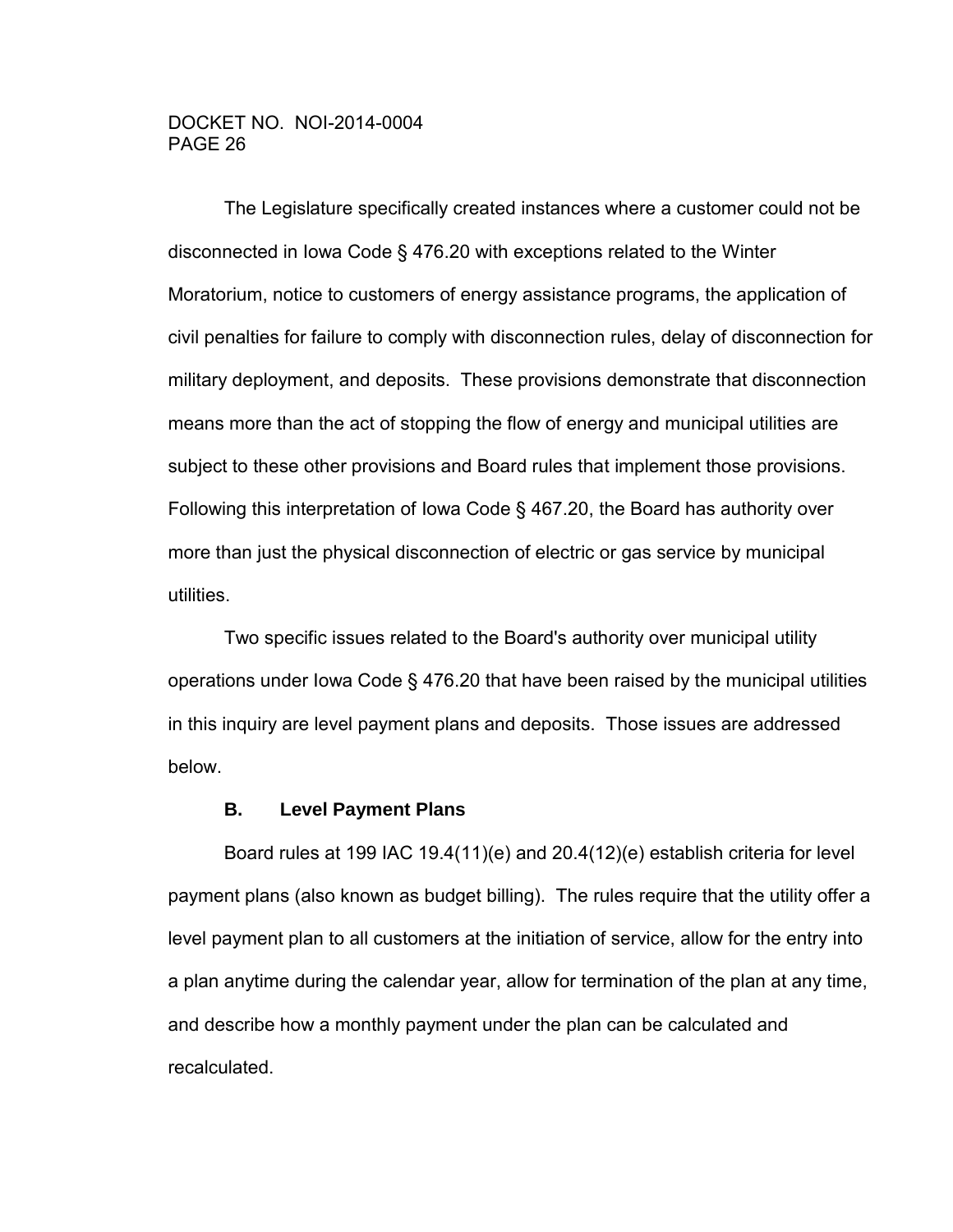Some municipal utilities have not followed the Board rules when setting up level payment plans for their customers and, as learned in Docket No. NOI-2014-0003, those level payments plans do not provide the same protections as provided for in the Board's rules. Level payment plans adopted by municipal utilities have sometimes limited the level payment period to less than 12 months, have required any under recovery be paid at the end of the level payment plan period (rather than rolled into the next year's plan), and limited the times when a customer may choose to take service under a level payment plan. Without a Board order that has specifically addressed whether the Board's level payment plan rules apply to the level payment plans established by municipal utilities, Board staff has applied the Board's rules when considering informal complaints about municipal level payment plans.

 Upon reviewing this issue in this inquiry, the Board has determined that the rates charged a customer under a municipal utility level payment plan are not sufficiently related to disconnection of service to come within the Board's jurisdiction. These are rates charged by the municipal utility and are removed from the Board's jurisdiction pursuant to Iowa Code § 476.1B. However, if a municipal natural gas or electric utility threatens to disconnect a customer's service pursuant to a level payment plan that does not comply with Board rules, that disconnection is within the Board's jurisdiction. In this latter instance, the Board would compare the municipal level payment plan with the Board's rules and, if the Board determines that the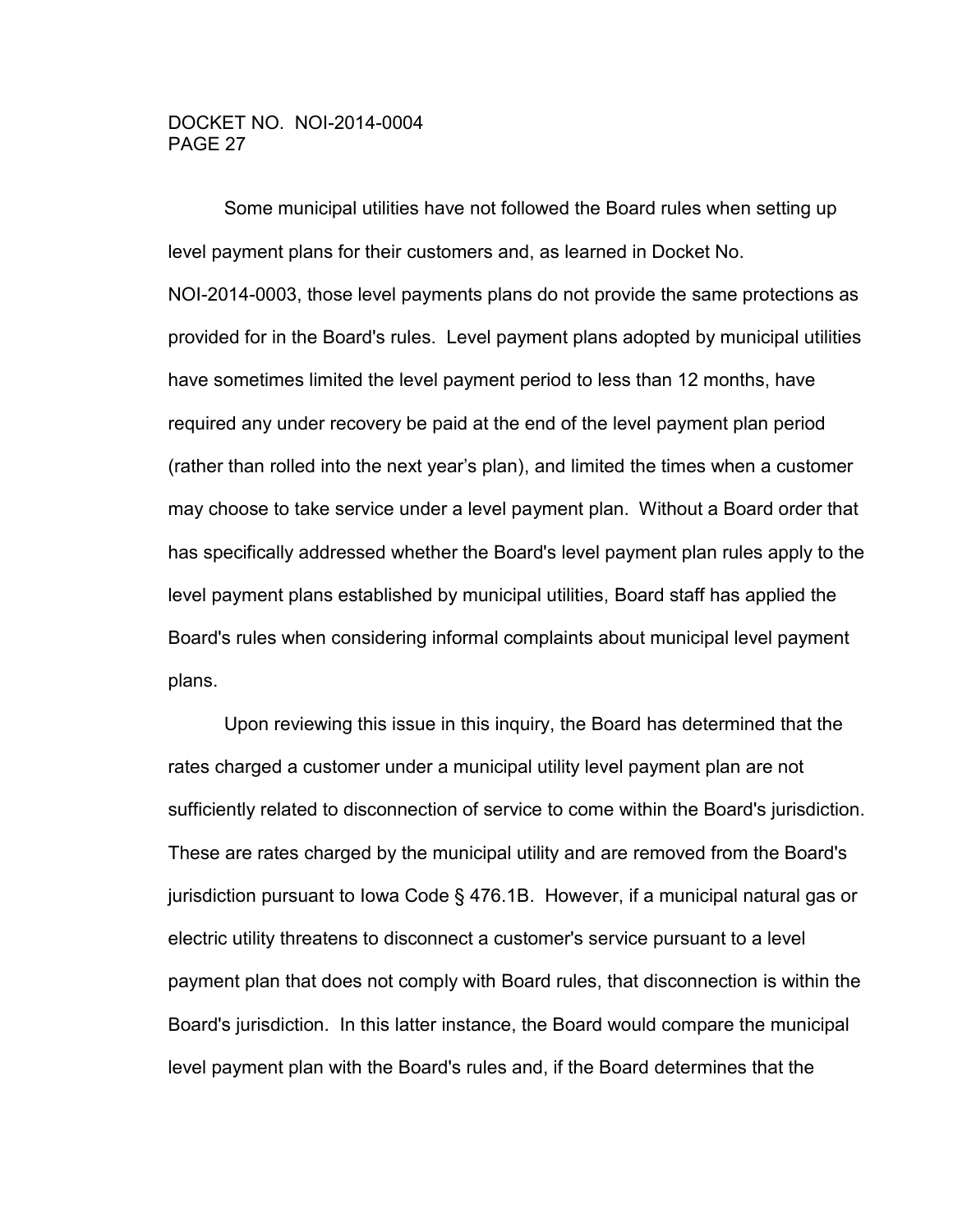municipal level payment plan is not reasonably consistent with Board rules, the Board may find that the customer should not be disconnected. The burden will be on the municipal utility to establish that its levelized payment plan was reasonable.

 It appears from comments submitted by IAMU, that IAMU agrees that irrespective of the account balance or other provisions of a municipal level payment plan, a delinquency in payment by a customer making payments based upon the municipal's plan shall be subject to the same collection and disconnection procedures as other accounts, with the late payment charge applied to the level payment amount. IAMU agrees that when the municipal utility begins disconnection procedures the municipal gas and electric utilities would be subject to Board jurisdiction as it relates to disconnection of service. Disconnection procedures include billing notice requirements and physical disconnection notice requirements. As discussed above, the Board will also weigh the reasonableness of the municipal level payment plan, in comparison with Board rules, as part of a review of a disconnection complaint involving the municipal's level payment plan.

### **C. Deposits**

 The Legislature considered deposits for gas and electric service to be sufficiently related to a customer's continued receipt of gas or electric service to include provisions in Iowa Code § 476.20 addressing deposits and requiring the Board to adopt uniform rules, applicable to all public utilities including municipal electric and natural gas utilities, related to deposits for initiation and reinstatement of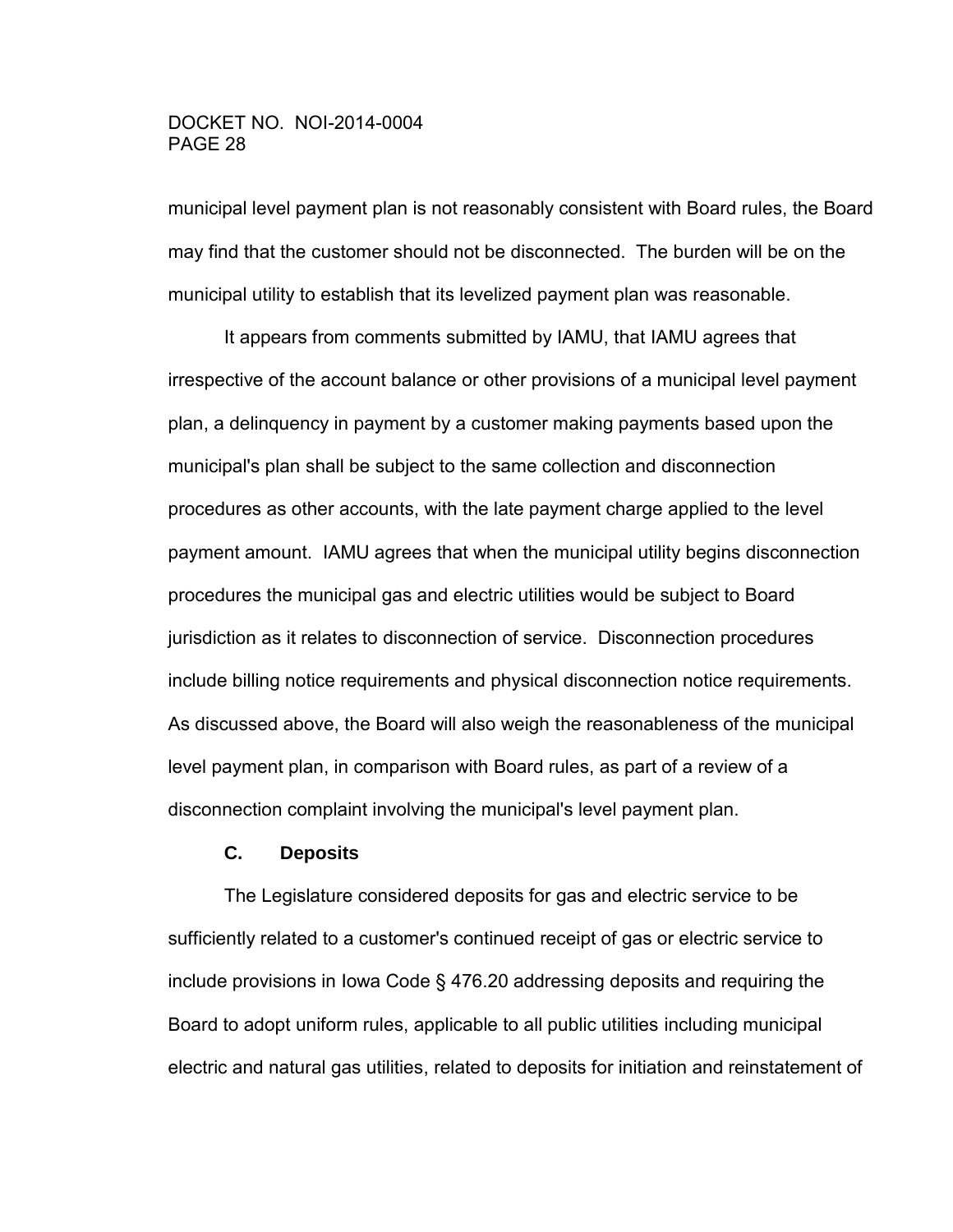service. The language in this section of the statute is clear that the legislative intent was for the Board to establish rules that applied uniform standards to cooperatives, rate-regulated utilities and municipal utilities.

The Board's deposit rules at 199 IAC 19.4(2)(7) and  $20.4(3)(8)$ : (1) implement the provision in Iowa Code § 476.20(5) that limits the amount of a deposit; (2) allow for an additional deposit when the initial deposit is found to be inadequate; (3) requires the utility to establish criteria for requiring a deposit; (4) establishes the interest rate to be paid on deposits; (5) establishes record keeping requirements for deposits; (6) establishes refund requirements for deposits; and (7) addresses unclaimed deposits. Staff has uniformly applied these rules to issues raised involving deposits in informal complaint investigations for all utilities.

 In addition, the Board has addressed its jurisdiction over deposits charged by municipal utilities in the formal complaint of Karen Fenholt Vander Lee v. Rockford Municipal Light Plant, Docket No. FCU-2013-0008. On September 9, 2013, the Board issued an "Order Determining Jurisdiction Over Deposits Required By Municipal Electric and Natural Gas Utilities And Dismissing Complaint" in which the Board addressed arguments similar to those made by IAMU and the municipals in this inquiry.

 In that docket, IAMU argued that the Board lacked jurisdiction over the deposits charged by municipal utilities because Iowa Code § 476.1B limits the Board's jurisdiction to disconnection of service. IAMU argued that the Legislature did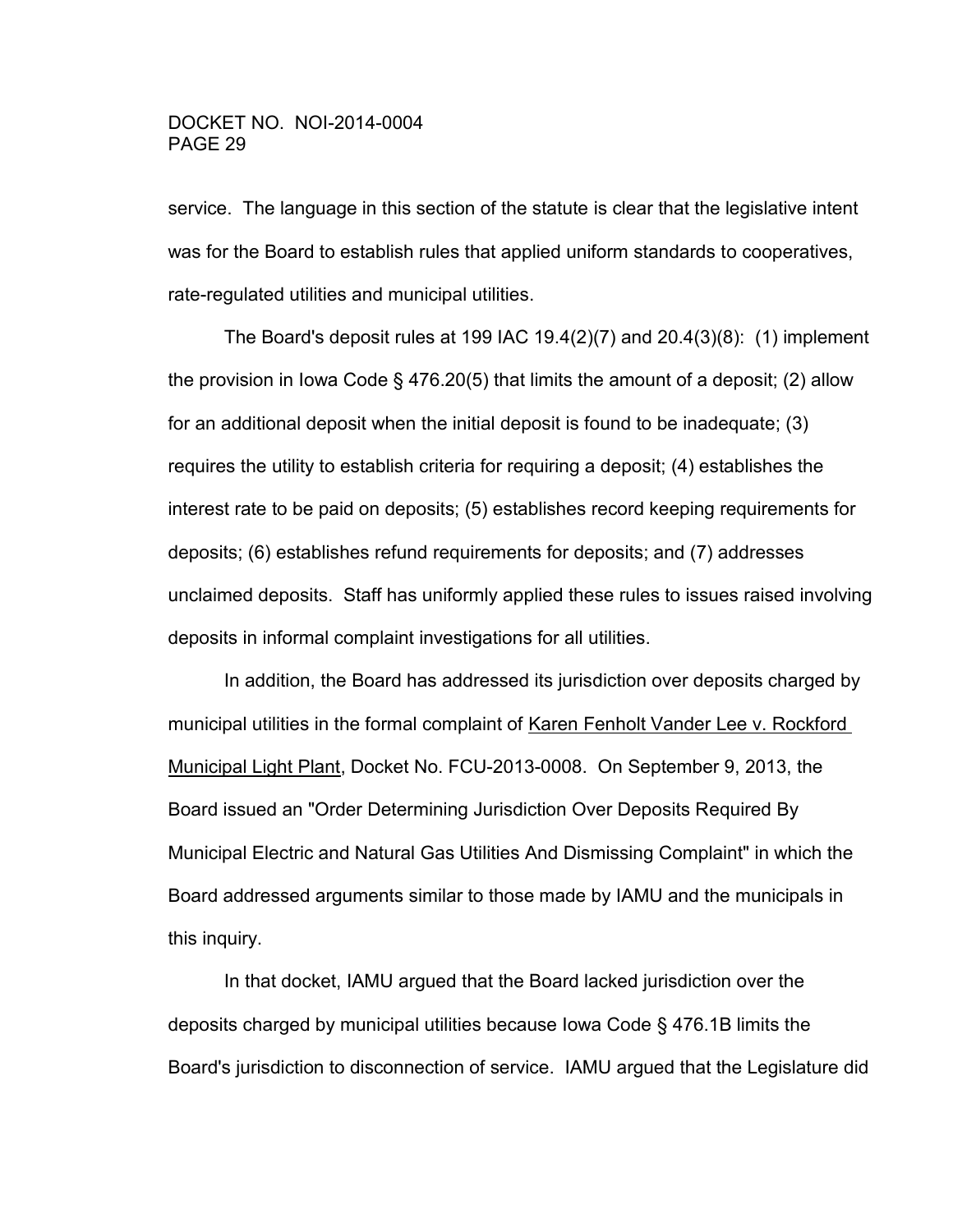not reference deposits but only disconnections in 476.1B. IAMU also argued that Iowa Code § 476.20(3)(a) specifically includes municipal utilities while Iowa Code § 476.20(5) does not list municipal utilities and that distinction means that the deposit statute does not apply to municipal utilities.

 In the September 9, 2013, order the Board concluded that IAMU's interpretation of the specific authority granted over disconnections in Iowa Code § 476.1B(1)(e) was too restrictive and does not take into account the relationship between deposits and disconnections, as well as initiation and reinstatement of service. The Board stated that disconnection of a customer for not paying a deposit is subject to Board jurisdiction the same as a disconnection for not paying any other debt owed to a municipal utility for electric or natural gas service. Since the Board has uniform rules that apply to disconnection of service for all utilities, the Board concluded that it is not a reasonable interpretation of the statute that the Board would be able to limit disconnection of service by a municipal utility that has charged a deposit that exceeds the limits in Iowa Code § 476.20(5), but cannot limit the amount of the deposit initially. The Board went on to state that it did not agree with IAMU's argument about the provisions in Iowa Code § 476.20 are separate and distinct and the Board did not agree that the lack of specific language in Iowa Code § 476.20(5) including municipals limits the Board's jurisdiction over deposits required by municipal utilities.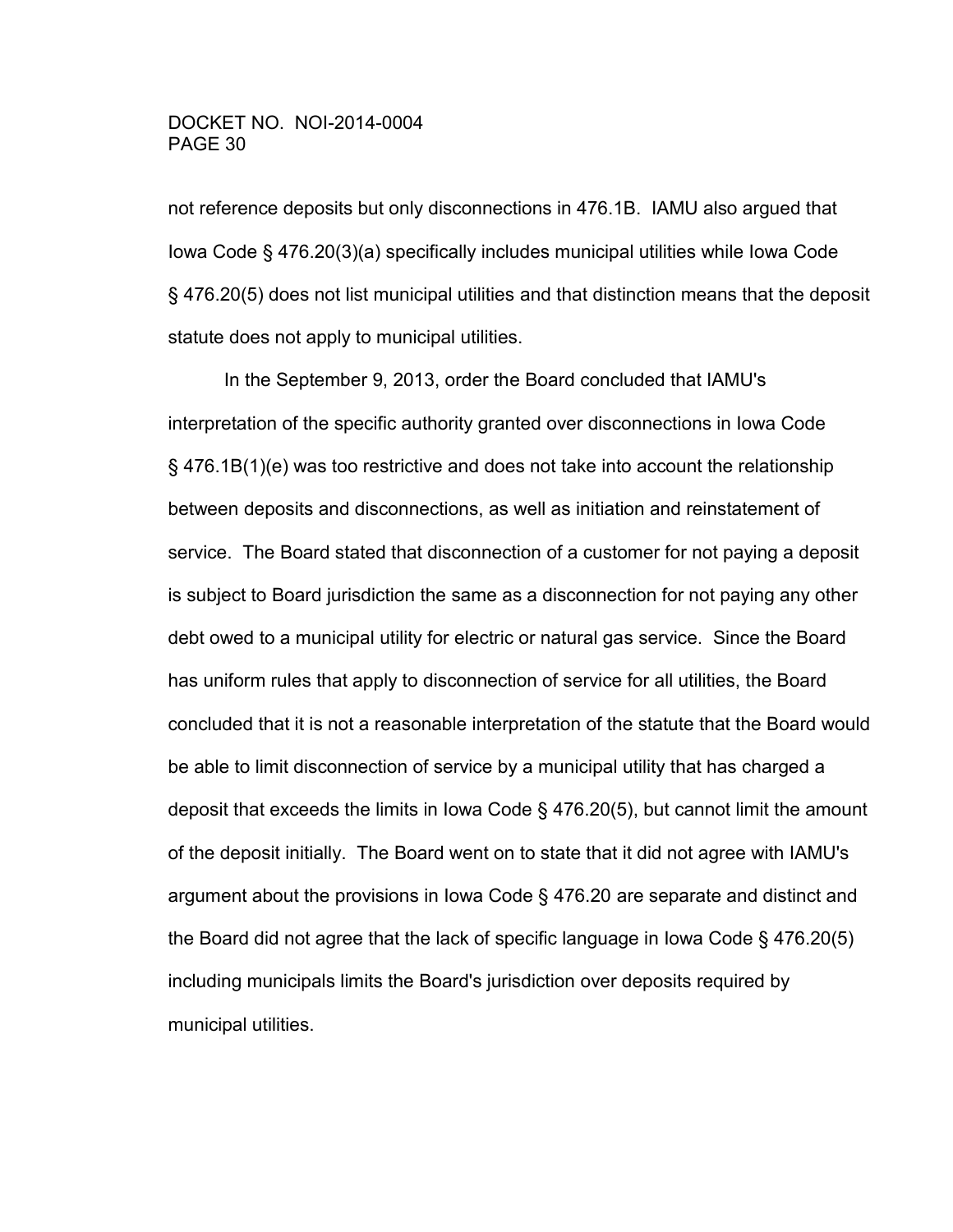The Board stated that this latter IAMU argument fails to recognize that the Board's jurisdiction over disconnections is addressed in both Iowa Code §§ 476.20(2) and 476.20(3) and Iowa Code § 476.20(2) establishes certain criteria for disconnections by regulated public utilities which are not specifically described in Iowa Code § 476.20(3). The Board pointed out that the Legislature then grants the Board the authority to establish uniform rules related to disconnections for all public utilities in Iowa Code § 476.20(3) and includes the second sentence in that subsection to ensure that there is no question that municipal utilities are covered by any rules promulgated by the Board. Since the Board's jurisdiction over deposits required by all public utilities is only found in Iowa Code § 476.20(5), the Legislature did not need to include the additional language in that subsection to ensure it was understood that municipal utilities would be subject to any rules promulgated by the Board. "All public utilities" includes municipals.

 The Board concluded that the intent of the provisions related to deposits in Iowa Code § 476.20(5) is to create a uniform standard for all public utilities that will provide some protection to the utility for non-payment for electric or natural gas service but limits the utility's ability to charge a customer an unreasonable deposit to initiate or reinstate service. The Board pointed out if the IAMU interpretation is correct, then the Legislature has established protections for customer deposits charged by rate-regulated public utilities and electric cooperatives, but not municipal utilities. The Board stated that this interpretation is not reasonable in light of the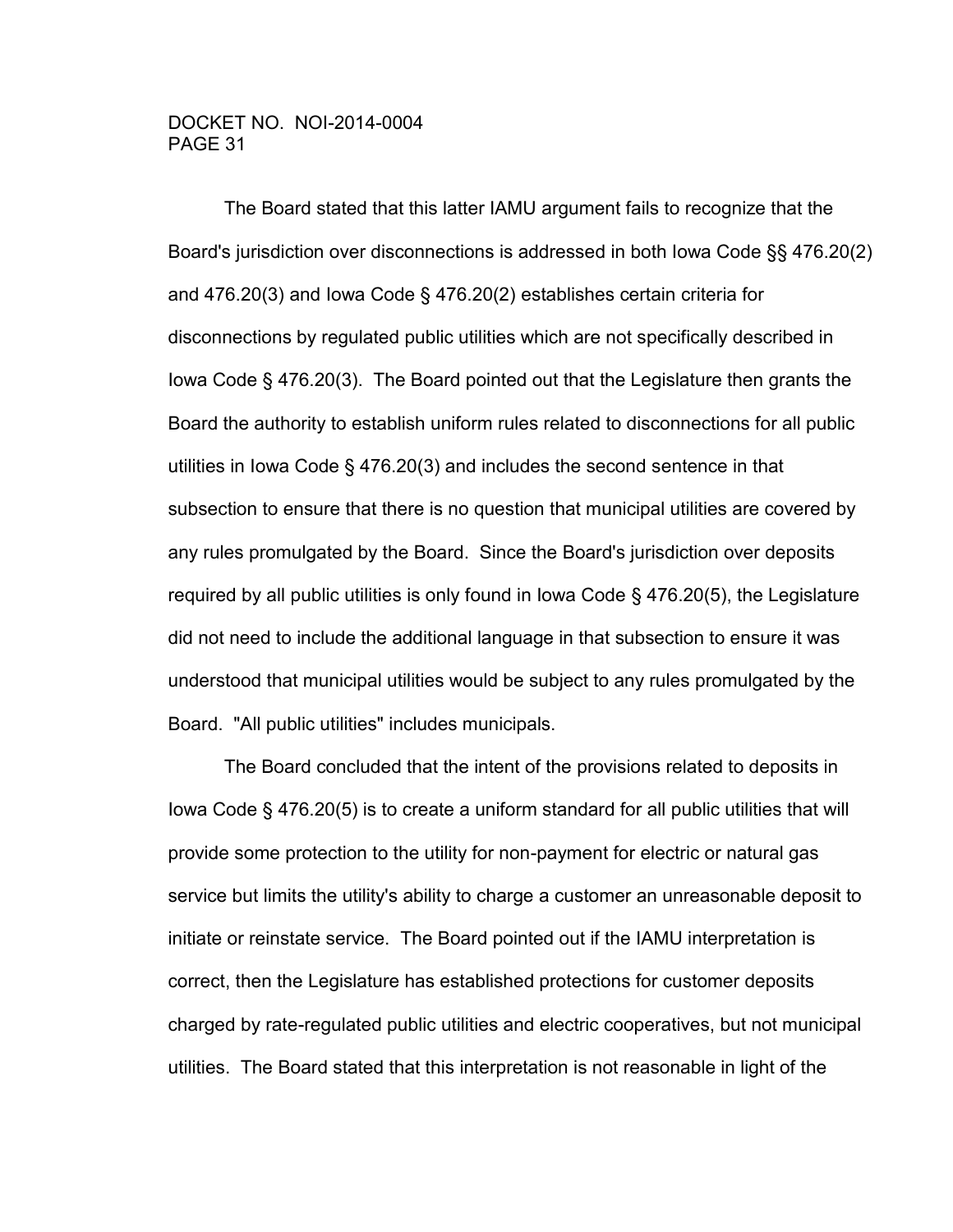intent of this section of the statute to establish uniform standards related to disconnections of utility service for all utilities. The Board went on to state that the language in this provision is clear that the Legislature intended for the provisions establishing a limit on what a utility may charge for a deposit is to be the same regardless of whether the utility is municipally owned, cooperatively owned, or a rateregulated utility.

 The Board considers the decision in Docket No. FCU-2013-0008 to be the correct interpretation of the Board's jurisdiction over deposits. Deposits are closely related to the provision of gas and electric service to Iowa residents and the Board does not consider it reasonable that the Legislature would have given the Board jurisdiction over "all utilities" in Iowa Code § 476.20(5)(a) and not included municipal gas and electric utilities. Iowa Code § 476.20 is a comprehensive pronouncement by the Legislature to establish protections for Iowa residents from unreasonable and inconsistent standards related to gas and electric service and those uniform standards apply to municipal gas and electric utilities.

 This is especially true in light of the fact that Iowa Code § 476.1B, which removed the Board's jurisdiction over other aspects of utility regulation by municipal utilities, specifically requires municipal gas and electric utilities to comply with Iowa Code § 476.20 and Board rules adopted pursuant to that statute. This legislative intent is also evidenced by the language in Iowa Code § 476.384.84(3)(a) that makes municipal gas and electric utilities subject to Iowa Code § 476.20 and Board rules.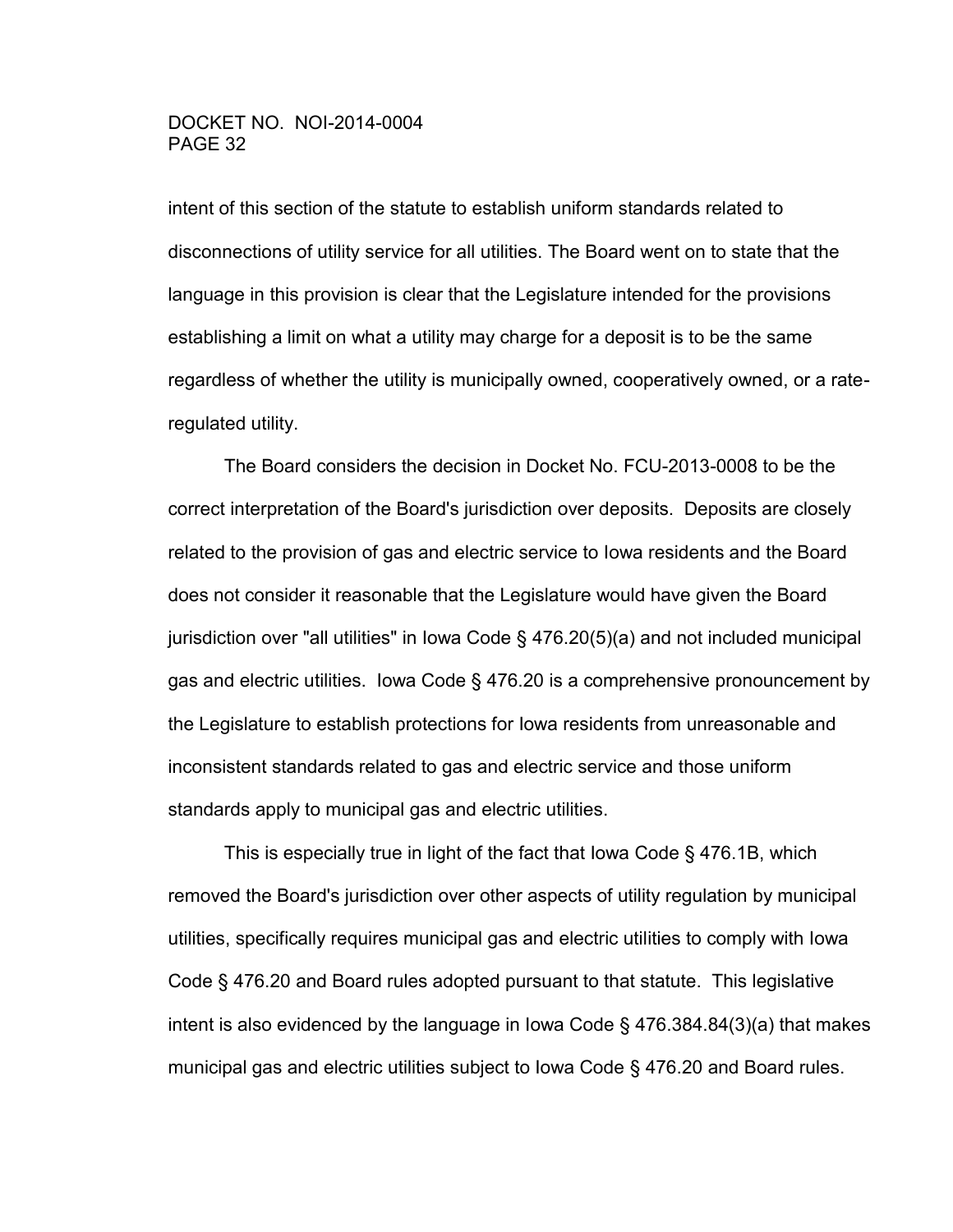### **D. Late Payment Charges**

 Another issue that has been raised by municipals is whether the Board's late payment charge rules apply to municipal utilities. The rules in 199 IAC 19.4(11)(b) and 20.4(12)(b) provide that a utility's late payment charge may not exceed 1.5 percent per month of the past due account and no collection fee may be levied in addition to the late payment charge. Board rules also provide for one late payment forgiveness each year.

The Board does not believe that a previous Board has addressed this issue of jurisdiction over municipal natural gas and electric utility late payment charges. Upon reviewing this issue, the Board has come to the same decision with regard to late payment charges by municipal utilities as the decision regarding level payment plans addressed earlier in this order. Similar to the above decision, the Board concludes that it does not have jurisdiction over a late payment charge established by a municipal utility; however, if a customer is threatened with disconnection for nonpayment of that charge, the Board will use its late payment charge rules as one consideration when determining if the municipal late payment charge is reasonable. Depending on a determination as to reasonableness of the late payment charge, the Board may decide the customer should not be disconnected.

### **E. Other Municipal Procedures**

 The decisions in this order should provide some additional guidance for municipal natural gas and electric utilities of the Board's interpretation of the Board's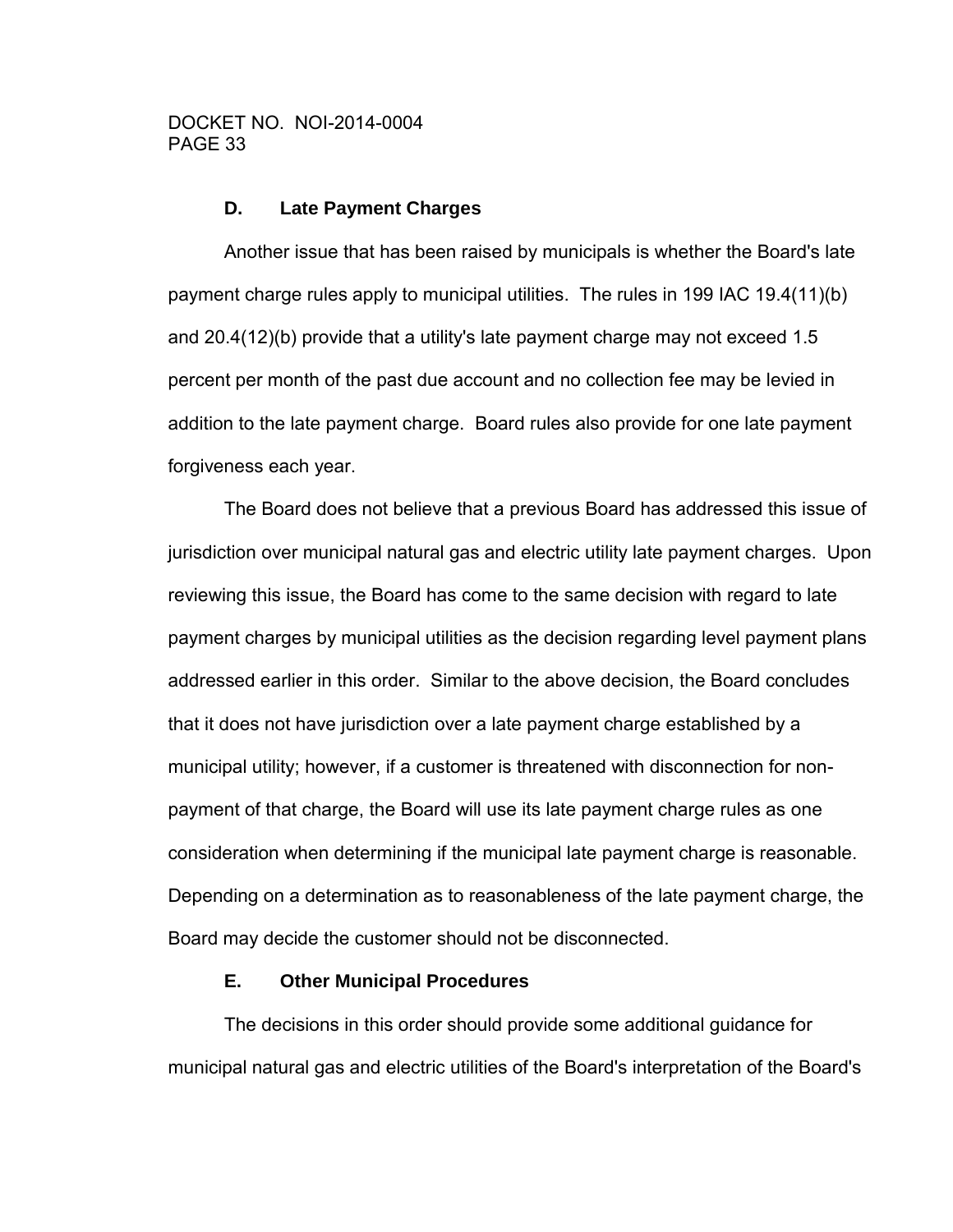jurisdiction over municipal utility operations in those areas addressed. The Board has not attempted to draw a bright line on all issues that might arise with regard to conflicts between municipal utility operations and Board rules. Many of those issues are case-specific and cannot be addressed on a generic basis.

 As discussed in this order, the Board considers the proper interpretation of "disconnection" is that the term in the statute is not limited to just the physical separation of a customer from natural gas or electric service. Disconnection of service involves all initiation, disconnection, and reinstatement of service.

 Gas and electric service are essential elements for the health and welfare of Iowa residents and the Legislature has established through the provisions of Iowa Code § 476.20 protections that are to be uniform for all Iowa residents regardless of whether the service is provided by a rate regulated utility, a cooperative, or a municipal utility. This inquiry should give additional guidance regarding the Board's interpretation of its jurisdiction over initiation, reinstatement, and disconnection by municipal gas and electric utilities although staff does not believe it is possible in this inquiry to provide a bright line for all fact situations that may arise.

### **IT IS THEREFORE ORDERED:**

1. The decisions made in this order regarding the issues addressed in this inquiry are the Board's decisions based upon the Board's interpretation of the applicable statutes and the Board's rules.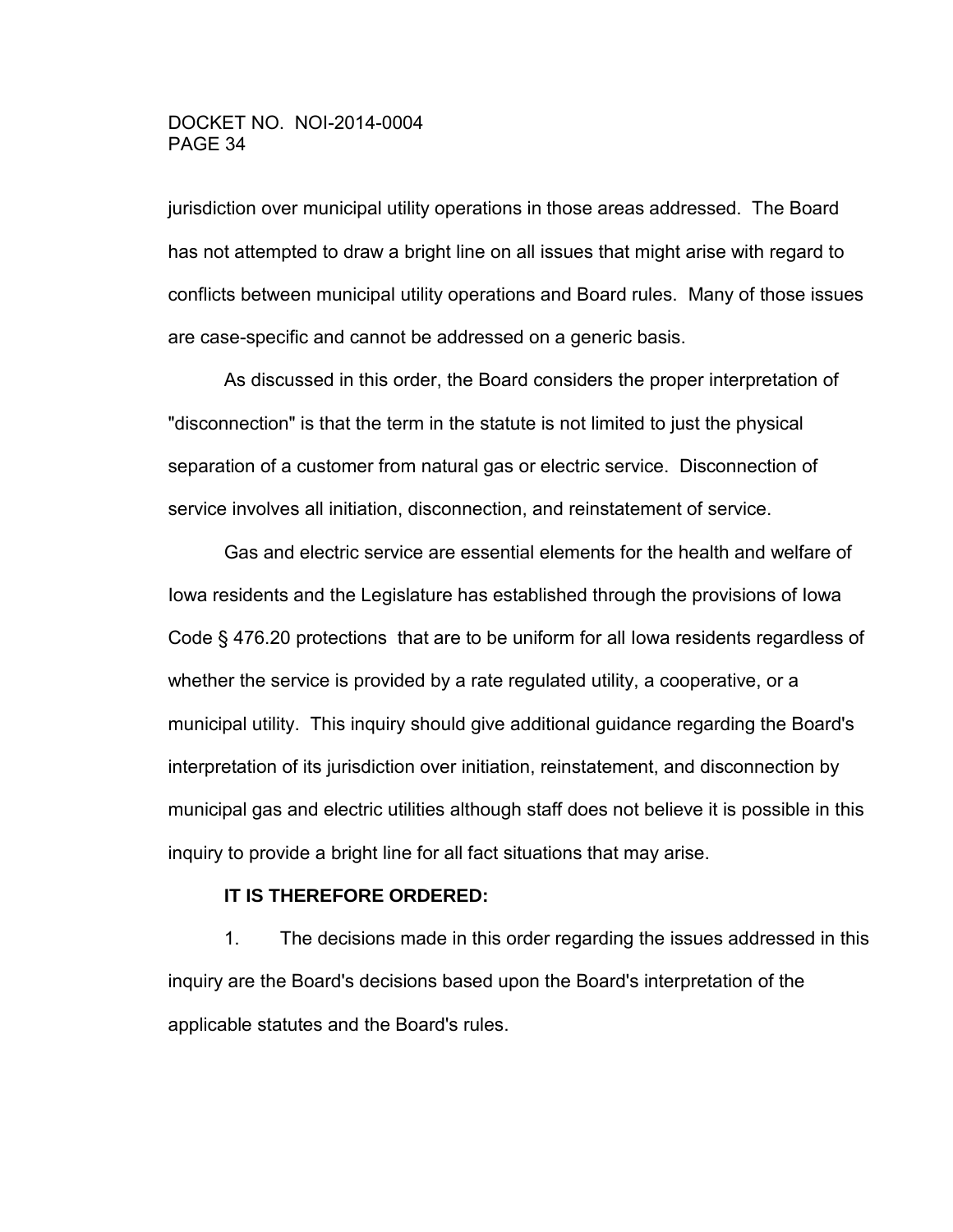2. Requests for clarification or reconsideration of the decisions in this

order shall be filed on or before September 21, 2015.

# **UTILITIES BOARD**

ATTEST:

*/s/ Elizabeth S. Jacobs* 

*/s/ Trisha M. Quijano /s/ Nick Wagner* Executive Secretary, Designee

Dated at Des Moines, Iowa, this 4<sup>th</sup> day of September 2015.